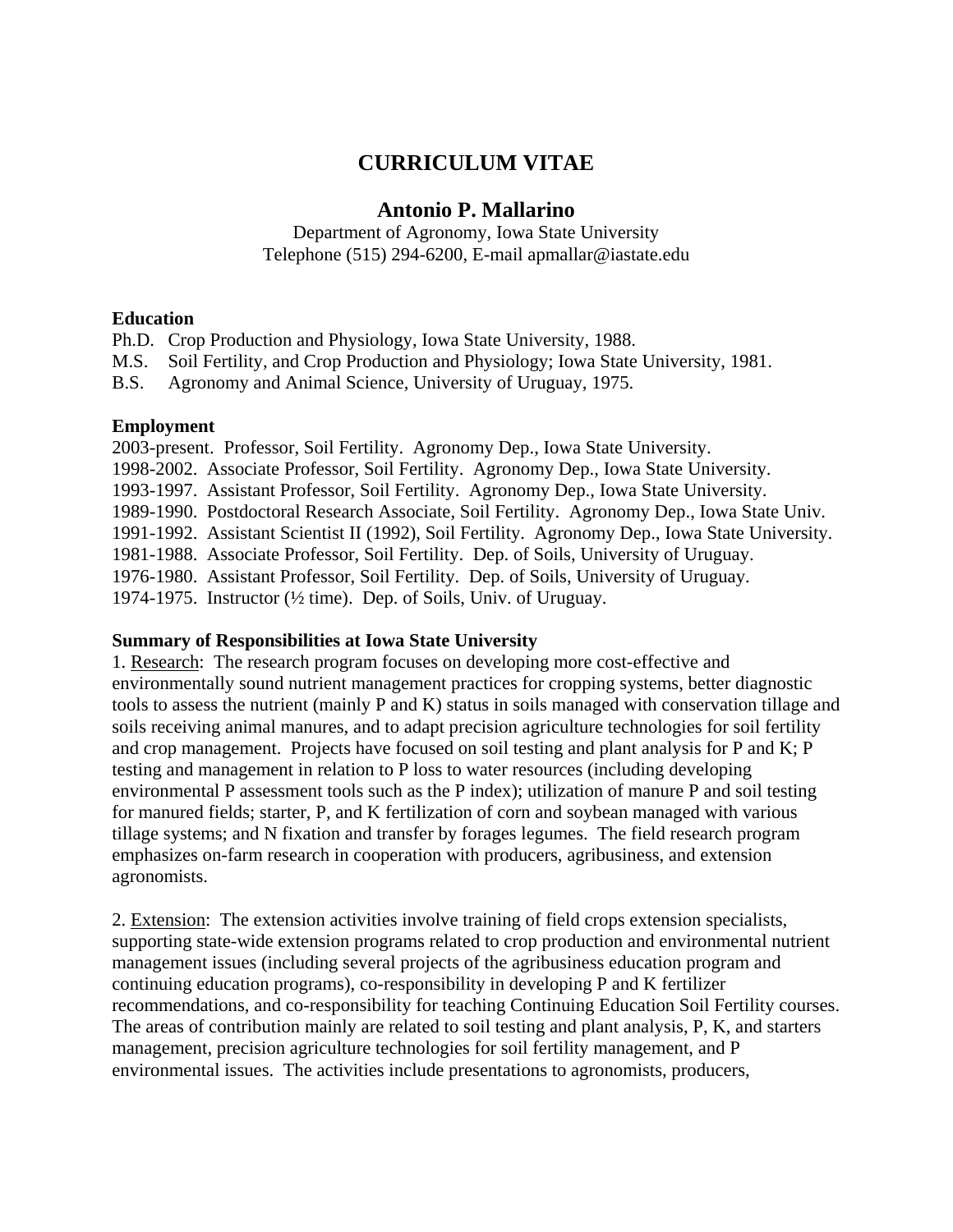agribusiness, and the general public; preparation of extension bulletins and brochures; teaching continuing education short-courses; and conducting on-farm demonstrations.

3. Teaching: The position has no formal teaching assignment other than graduate student training, but a significant effort is being developed. The effort involves contributing to the Master of Science in Agronomy Long Distance Program, resident teaching in areas of expertise described above, and continuing education short courses. Contributions to campus-based courses have included regular or occasional lectures at the courses Precision Farming Systems (Agricultural Systems Technologies 333), Soil Fertility (Agronomy 354), Agronomic Applications of Precision Agriculture (Agronomy 493A), Systems Analysis in Crop and Soil Management (Agronomy 392), and Soil-Plant Relationships (Agronomy 553). Contributions to the Master of Science in Agronomy Long Distance Program include responsibility for various lessons of the course Soil-Plant Environment (Agronomy 512) and Soil Management (Agronomy 532). The major contribution to continuing education has involved a Soil Fertility short course.

4. International: International activities have involved two areas: (a) Outreach projects with various organizations in South America (mainly in Argentina and Uruguay) which include invited presentations and tours related to improving soil fertility management for sustainable agriculture or precision agriculture. (b) Presentations to visitors (producers, scientists, or administrators mainly from Spanish-speaking countries) on areas related to Iowa agriculture and soil fertility research programs.

5. Service to the University or the State of Iowa: Service responsibilities have involved four major areas. (a) Supervision of the Iowa State University Soil Testing and Plant Analysis Laboratory from September 1993 to 1996, and Chair of its Advisory Committee since 1997. (b) Representing Iowa State University at two CSREES committees. One is the NCR-13 (North-Central Committee for Soil Testing and Plant Analysis) committee, in which served as Chair during the 1997-1998 period. The other is the SERA-17/IEG (Minimizing Phosphorus Losses from Agriculture / Information Exchange group) committee. (c) Member of four issue committees at departmental and College of Agriculture levels. (d) Served as advisor scientist of the Iowa State Technical Committee, the Iowa Natural resources Conservation Service, and the Iowa Department of Natural Resources in relation to agronomic and environmental manure and P management guidelines and regulations

#### **Professional Activities and Memberships**

- International Scholar Fellow (1986), World Food Institute, Iowa State University.
- C.R. Weber Award for Excellence in Plant Science (1987), Iowa State University.
- Award for Excellence in Graduate Research (1988), Iowa State University.
- Iowa State University Representative, North-Central Region Committee for Soil Testing and Plant Analysis (NCR-13) since 1994. Chair for the period 1997-1998.
- Iowa State University Representative, SERA-17/IEG Minimizing Phosphorus Losses from Agriculture Committee since 2000.
- Extension Award, Iowa State University Cooperative Extension Service, 1999.
- Associate Editor, Soil Science Society of America Journal, since 1999.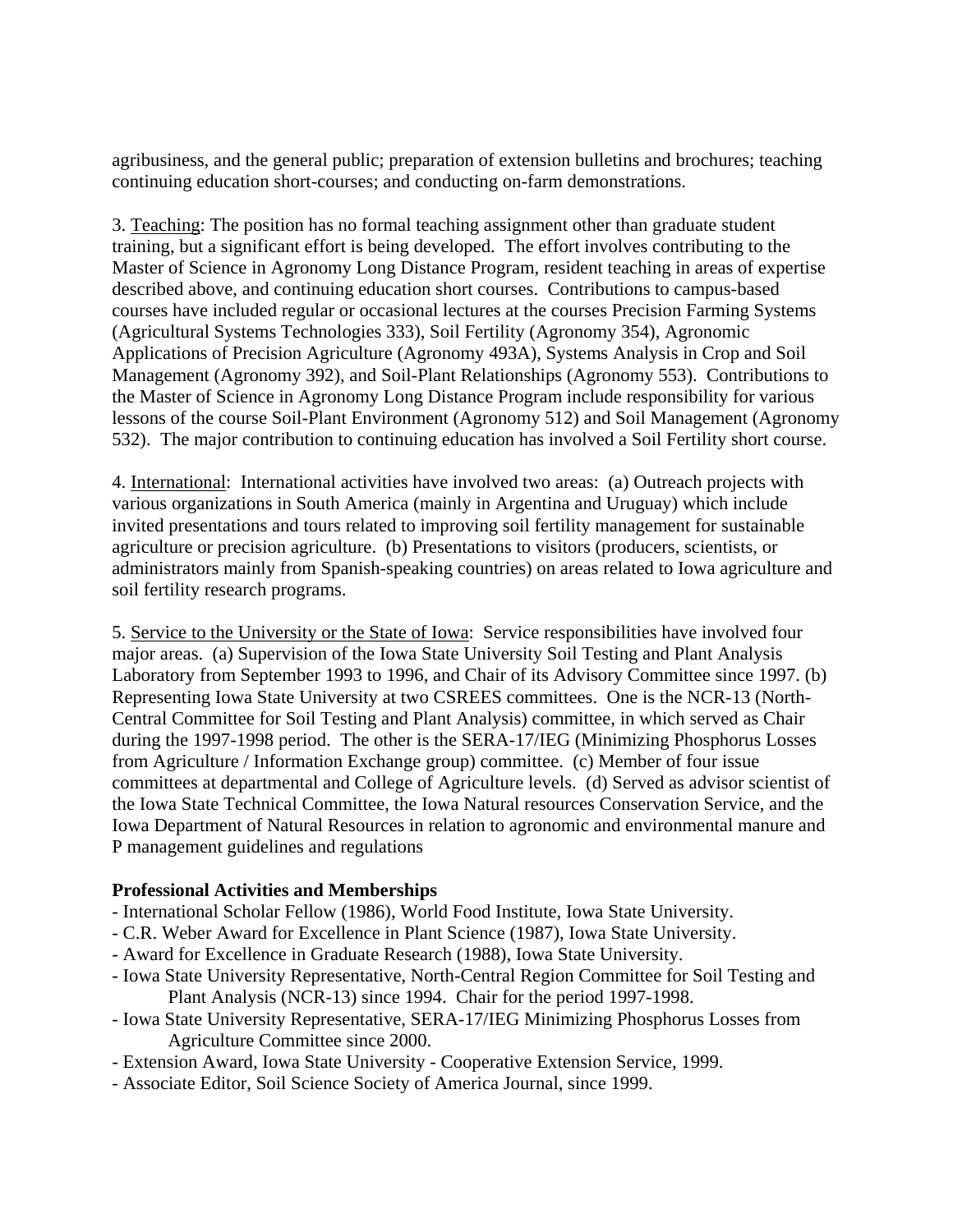- Associate Editor, Agronomy Journal, since 2000.
- Participant, Agriliance Farmland nutrient management advisory board, since 1999.
- Participant, Growmark's Nutrient Management Marcell Conference Group, since 2001.
- Member, American Society of Agronomy, Soil Science Society of America.
- Member, Gamma Sigma Delta (Honor Society for Agriculture), Phi Kappa Phi (Honor Society for Science), and Sigma Xi (Honor Society for Scientific Research).

### **Awards and Recognitions**

- C.R. Weber Award for Excellence in Plant Science, Iowa State University, 1987.
- Award for Excellence in Graduate Research, Iowa State University, 1988.
- Extension Award, Iowa State University Cooperative Extension Service, 1999.
- American Soc. of Agron. W.L. Nelson Award for Diagnosis of Yield-Limiting Factors, 2003.
- USDA/ARS Secretary Group Award (for contributions to P index development), 2003.
- Certificate of Appreciation, Iowa State University Extension, 2003.
- USDA/ARS Secretary Group Award (for contributions to technology transfer), 2004.
- Raymond Baker Award (for contributions to study of P environmental issues), 2004.

## **Graduate Students and Postdoctoral Research Associates**

- In 2003, seven graduate students (three M.S. and four Ph.D.) and one Postdoctoral Research Associate are developing programs.
- Twelve students have graduated since 1995.
- Three postdoctoral research associates have developed research projects since 1998.

# **Invited presentations at regional, national, and international conferences**

- 1. Regional or national research or extension symposia or conferences.
- 2003. ASA Annual Meetings. Management Zones Sampling Symposium. Comparing zone sampling approaches with crop response to phosphorus and potassium fertilization.
- 2003. Four-State Soil Testing Workshop. Soil test interpretations for ammonium acetate and Mehlich-3 extractable potassium and Mehlich-3 ICP phosphorus. Dubuque, IA. North-Central Regional Soil and Plant Analysis Committee (NCR-13).
- 2002. ASA Annual Meetings. Policy and Nutrient Management Symposium. Using variablerate technology and the p index for agronomic and environmental phosphorus management at a field level.
- 2002. National No-Till Conference. Starter Fertilization for No-Till Corn. Indianapolis, IN.
- 2001. ASA Annual Meetings. Facilitated Training on Nutrient Management Symposium. Phosphorus Indexing for Cropland: The Iowa phosphorus index (with Barbara Stewart, NRCS).
- 2001. ASA Annual Meetings. Soil Potassium Symposium. Placement and soil testing options to address emerging potassium deficiencies.
- 2001. Four-State Soil Testing Workshop. Cost-effective use of intensive soil sampling and variable-rate fertilization. Dubuque, IA. North-Central Regional Soil and Plant Analysis Committee (NCR-13).
- 2001. Indiana CCA Convention. Review of Potassium Nutrition and Revision of Potassium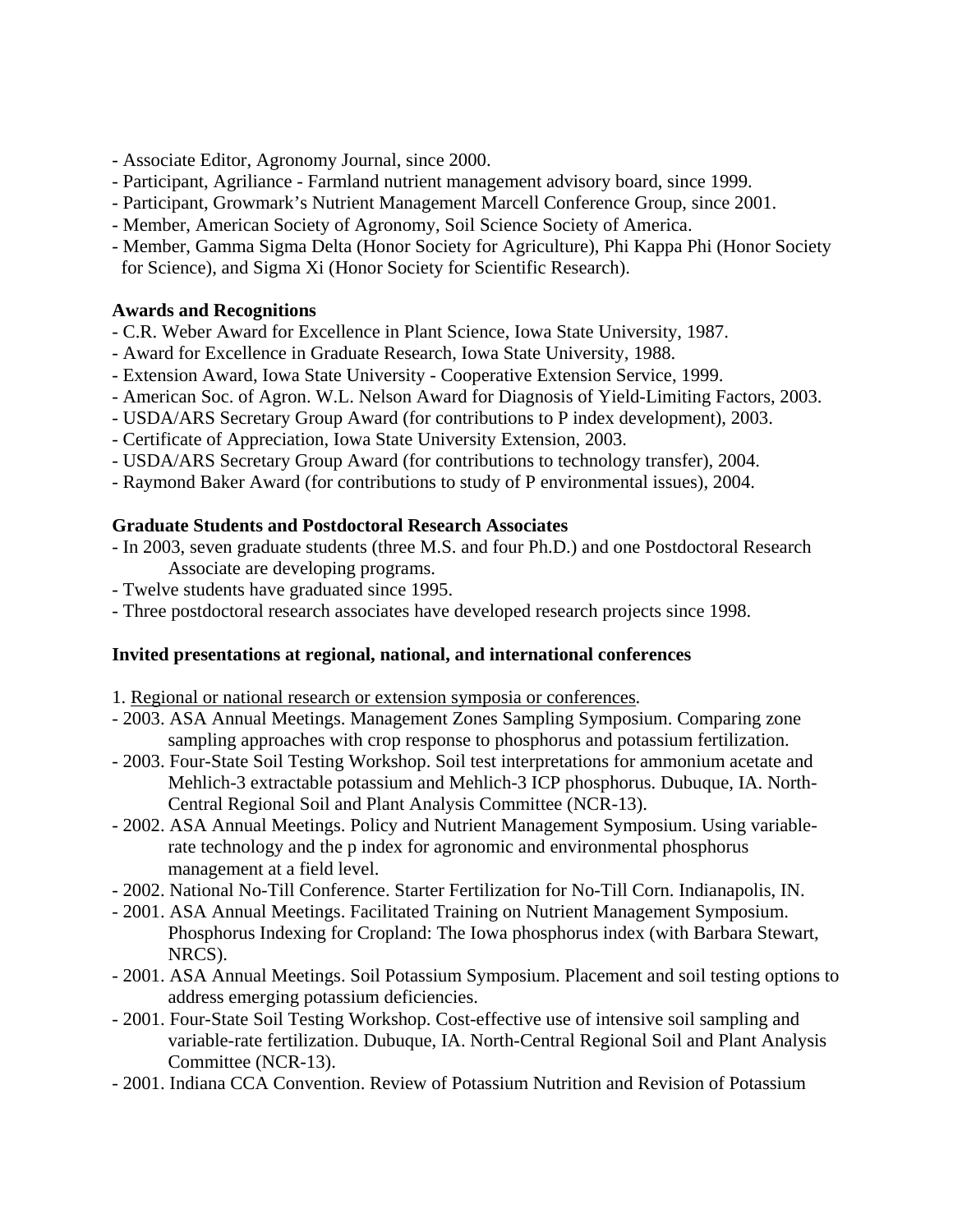Recommendations. Indiana Certified Crop Advisor Program. November 27. Indianapolis.

- 2001. Phosphorus, Manure, and Water Quality Conference. Understanding the Iowa phosphorus index. Sioux Falls, SD.
- 2001. North Central Extension-Industry Soil Fertility Conference. Corn and Soybean responses to potassium fertilization and placement. Des Moines, IA.
- 2001. North-Central Region Soil and Plant Analyst Workshop. Using Precision Ag Technologies for Soil Test Calibration Research. Des Moines, IA. North-Central Regional Soil and Plant Analysis Committee (NCR-13).
- 2001. Soil and Water Conservation Society annual meetings. Facilitated Training on Nutrient Management Symposium. Phosphorus indexing for cropland: The Iowa phosphorus index (with Barbara Stewart, NRCS). Myrtle Beach, SC.
- 2000. ASA Annual Meetings symposium. Success in Soil Testing. Successful use of correlation and calibration research produces improved P and K recommendations for conservation tillage systems (with G.W. Rehm, University of Minnesota).
- 2000. ASA Annual Meetings. The State of Soil Sampling Systems in Precision Farming Symposium. The evolution of precision soil sampling systems in the Upper Midwest (with Dr. John Lamb, University of Minnesota).
- 2000. ASA North Central Branch meetings. Agronomic and Environmental Phosphorus Management Symposium. Soil phosphorus chemistry and interpreting soil test phosphorus for agronomic and environmental purposes.
- 2000. Four-State Soil Testing Workshop. Economics of variable rate fertilization and liming. Dubuque, IA. North-Central Regional Soil and Plant Analysis Committee (NCR-13).
- 2000. Four-State Soil Testing Workshop. Comparisons of soil test recommendations for the north central region. With Drs. Keith Kelling (Wisconsin), Robert Hoeft, Illinois, and George Rehm (Minnesota). Dubuque, IA. North-Central Regional Soil and Plant Analysis Committee (NCR-13).
- 2000. Minnesota Extension Annual Crop-Pest Management Short Course. The Iowa phosphorus index: Concepts and implications. St. Paul, MN.
- 2000. National No-Till Conference. Fertilizer placement for no-till corn and soybeans. Des Moines, IA
- 1999. ASA Annual Meetings. Testing for Phosphorus: Agronomic and Environmental Considerations Symposium. Routine and bioavailable soil phosphorus testing for agronomic recommendations.
- 1999. Four-State Soil Testing Workshop. Cost-effective use of intensive soil sampling and variable-rate fertilization. Dubuque, IA. North-Central Regional Soil and Plant Analysis Committee (NCR-13).
- 1998. North Central Extension-Industry Soil Fertility Conference. Foliar fertilization of soybeans. St. Louis, MO.
- 1998. North Central Region Soil and Plant Analyst Workshop. Soil test interpretations of Mehlich-3 P and K for corn. St. Louis, MO.
- 1998. ASA Annual Meetings Special Workshop. Mallarino, A.P. The Olsen, Bray-1, and Mehlich-3 P tests: Correlations and field calibration for corn in Iowa soils.
- 1998. Midwest Soybean Conference. What is new in phosphorus and potassium management for soybeans and its impact on water quality. Davenport, IA.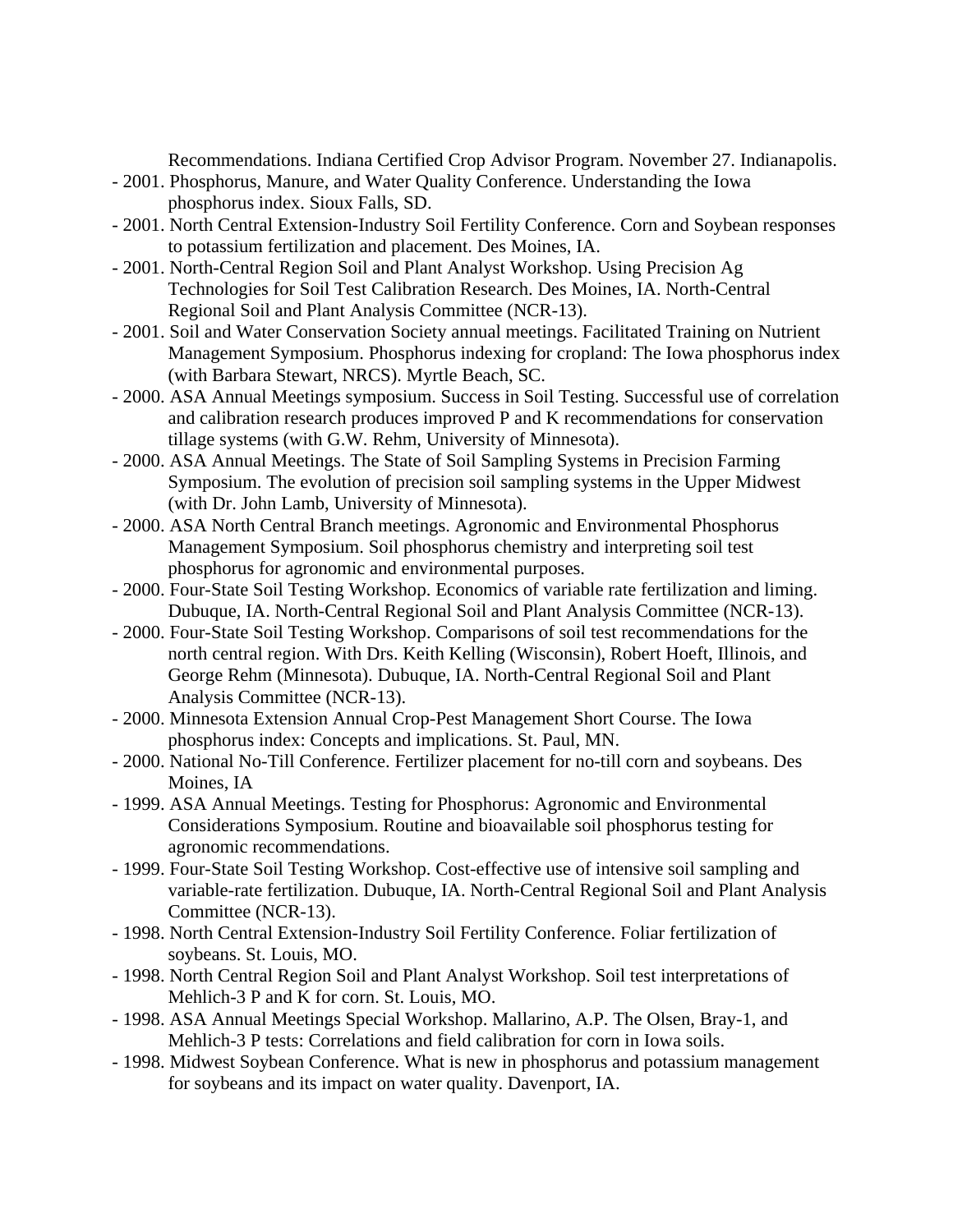- 1998. Minnesota Extension Annual Crop-Pest Management Short Course. Manure phosphorus in soils: how should we approach upper limits? St. Paul, MN.
- 1996. Midwest Soybean Conference. Phosphorus and potassium fertilization of corn and soybean. Des Moines, IA.
- 2. International conferences.
- 2003. National No-Till Congress (Argentina). Phosphorus and potassium management for notill corn and soybean production. August 27-29. Rosario, Argentina.
- 2003. Soil Fertility Conference (Argentina). Phosphorus, potassium, and starter fertilization management for crop production. August 25. Bahia Blanca, Argentina.
- 2001. Special Seminar and Conference on Soil Fertility Management (Argentina). Phosphorus and potassium management for corn and soybean Conferences and field tours organized by the South American branch of the Potash and Phosphate Institute and the Regional Consortiums for Agricultural Research. July 2-4. Balcarce and America, Argentina.
- 2001. InfoAg Conference (Argentina). Phosphorus and potassium management: recent advances in the Corn Belt. Potash and Phosphate Institute (South America). July 6, 2001. Rosario, Argentina.
- 2001. InfoAg Conference (Argentina). Soil Fertility site-specific management. Potash and Phosphate Institute (South America). July 6, 2001. Rosario, Argentina.
- 2001. Soil Fertility Management Conference and Tours. Phosphorus and potassium management for corn and soybean. Pioneer Hi-Bred International (Argentina). April 1-8. Tres Arroyos, Argentina.
- 2001. Soil Fertility Management Conference and Tours. Soil Fertility management with precision agriculture technologies. Pioneer Hi-Bred International (Argentina). April 1-8. Tres Arroyos, Argentina.
- 2000. Agroinformatica conference on Precision Agriculture. Nutrient management with precision agriculture technologies. La Dulce, Argentina.
- 2000. Special Seminar. Nutrient management with precision agriculture technologies. University of Uruguay, Montevideo.
- 1999. World Soybean Research Conference VI. Phosphorus and potassium management for cost-effective soybean production. Chicago, IL.
- 1998.  $6<sup>th</sup>$  National No-Till Conference. Phosphorus, potassium and starters for no-till corn and soybean. Mar del Plata, Argentina.
- 1998. Special Seminars Series. Nitrogen and phosphorus management for corn and soybeans and use of precision agriculture technologies for nutrient management. , Pioneer Hi-Bred International (Argentina). Alberdi, Parana, Salta, and Tandil; Argentina.
- 1997. 5<sup>th</sup> National No-Till Conference. Methods of phosphorus and potassium placement for no-till corn and soybean: Recent advances in the U.S. Corn Belt. Mar del Plata, Argentina.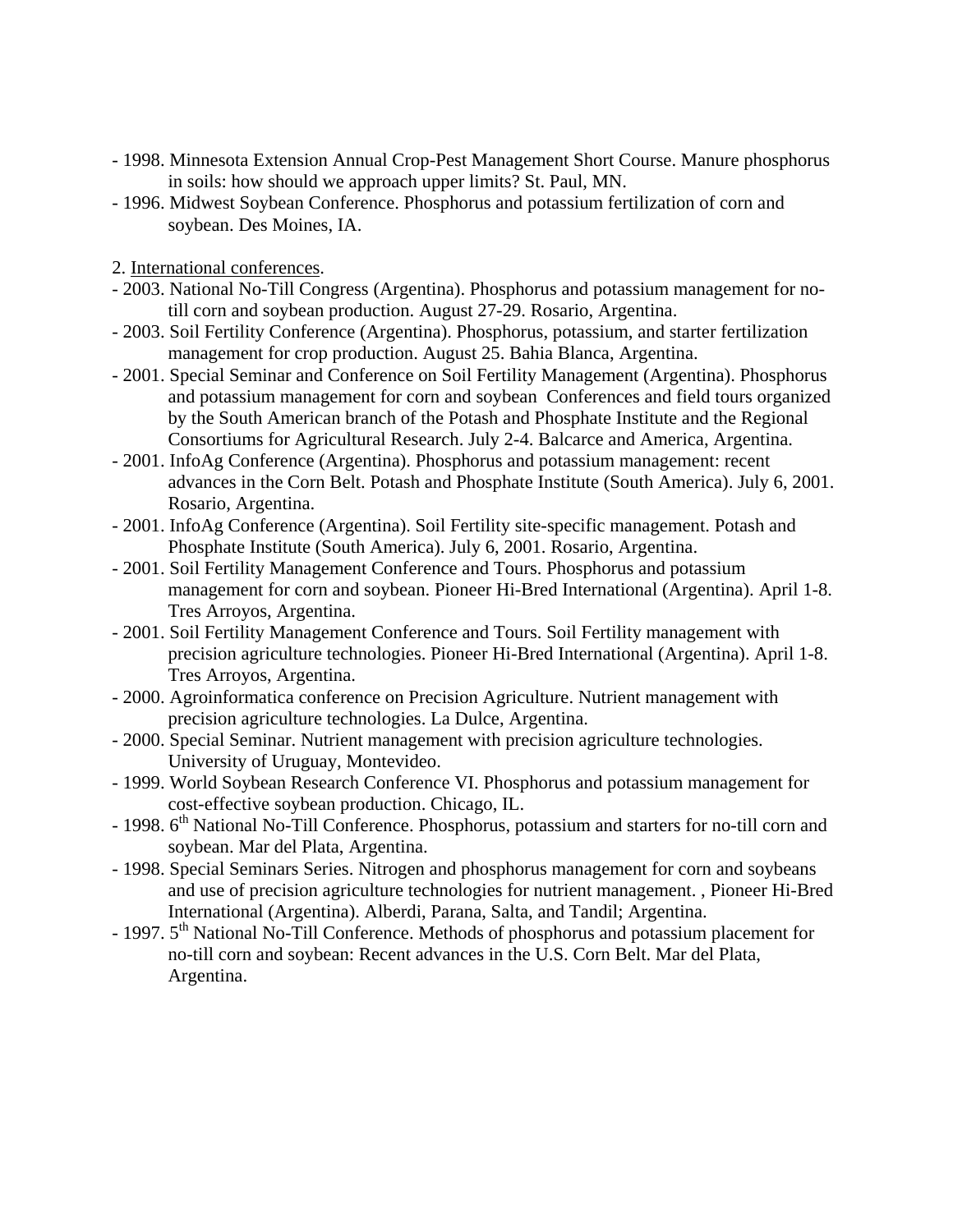**Publications**. *(Note: asterisks identify Mallarino graduate students and research associates)*.

1. Refereed journal articles.

- Bermudez, M.\*, and A.P. Mallarino. In press. Corn response to starter fertilizer and tillage across and within fields having no-till management histories. Agron. J.
- Mallarino, A.P., and D.J. Wittry\*. In press. Efficacy of grid and zone soil sampling approaches for site-specific assessment of phosphorus, potassium, pH, and organic matter. Precision Agric.
- Hansen, D.J., A.M. Blackmer, A.P. Mallarino, and M.A. Wuebker. 2004. Performance-based evaluations of guidelines for nitrogen fertilizer application after animal manure. Agron. J. 2004 96:34-41.
- Wittry, D.J.\*, and A.P. Mallarino. 2004. Comparison of uniform- and variable-rate phosphorus fertilization for corn-soybean rotations. Agron. J. 96:26-33.
- Borges, R.\*, and A.P. Mallarino. Broadcast and deep-band placement of phosphorus and potassium for soybean managed with ridge tillage. Soil Sci. Soc. Am. J. 67:1920-1927.
- Klatt, J.G.\*, A.P. Mallarino, J.A. Downing, J.A. Kopaska, and D.J. Wittry\*. 2003. Soil phosphorus, management practices, and their relationship to phosphorus delivery in the Iowa Clear Lake agricultural watershed. J. Env. Qual. 32: 2140-2149.
- Mallarino, A.P. 2003. Field calibration for corn of the Mehlich-3 soil phosphorus test with colorimetric and inductively-coupled plasma emission spectroscopy determination methods. Soil Sci. Soc. Am. J. 67:1928-1934.
- Balkcom, K.S., A.M. Blackmer, D.J. Hansen, T.F. Morris, and A.P. Mallarino. 2003. Evaluating nitrogen management practices in Corn Belt watersheds. J. Env. Qual. 32:1015-1024.
- Atia, A.M.\*, and A.P. Mallarino. 2002. Agronomic and environmental phosphorus testing for soils receiving swine manure. Soil Sci. Soc. Am. J. 66:1696-1705.
- Bermudez, M.\*, and A.P. Mallarino. 2002. Yield and early growth responses to starter fertilizer in no-till corn. Agron. J. 94:1024-1033.
- Bianchini, A.A.\*, and A.P. Mallarino. 2002. Soil sampling alternatives and variable-rate liming for a soybean-corn rotation. Agron. J. 94:1355-1366.
- Mallarino, A.P., B.M. Stewart, J.L. Baker, J.A. Downing, and J.E. Sawyer. 2002. Phosphorus indexing for cropland: Overview and basic concepts of the Iowa phosphorus index. J. Soil Water Conserv. 57:440-447.
- Borges, R.\*, and A.P. Mallarino. 2001. Deep banding phosphorus and potassium fertilizers for corn produced under ridge tillage. Soil Sci. Soc. Am. J. 65:376-384.
- Mallarino, A.P., M. U. Haq\*, D.J. Wittry\*, and M. Bermudez\*. 2001. Variation in soybean response to early-season foliar fertilization among and within fields. Agron. J. 93:1220- 1226.
- Borges, R.\*, and A.P. Mallarino. 2000. Grain yield, early growth, and nutrient uptake of no-till soybean as affected by the phosphorus and potassium placement. Agron. J. 92:380-388.
- Haq, M.U.\*, and A.P. Mallarino. 2000. Soybean yield and nutrient composition as affected by early season foliar fertilization. Agron. J. 92:16-24.
- Mallarino, A.P., J.M. Bordoli\*, and R. Borges\*. 1999. Phosphorus and potassium placement effects on early growth and nutrient uptake of no-till corn and relationships with grain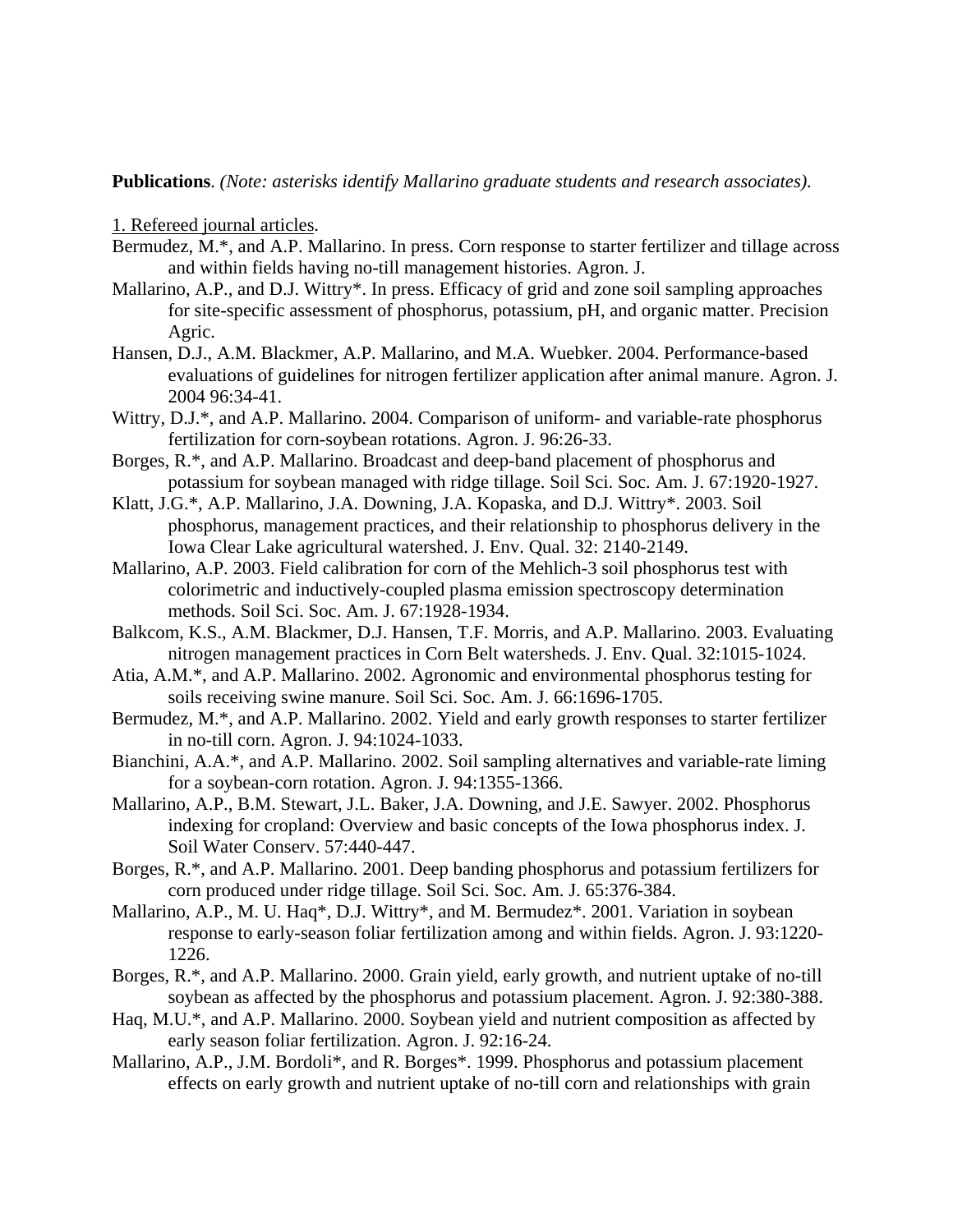yield. Agron. J. 91:37-45.

- Mallarino, A.P., E.S. Oyarzabal, and P.N. Hinz. 1999. Interpreting within-field relationships between crop yields and soil and plant variables using factor analysis. Precision Agric.  $1:15-26.$
- Bordoli, J.M.\*, and A.P. Mallarino. 1998. Deep and shallow banding of phosphorus and potassium as alternatives to broadcast fertilization for no-till corn. Agron. J. 90:27-33.
- Borges, R.\*, and A.P. Mallarino. 1998. Significance of spatially variable soil phosphorus and potassium for early growth and nutrient content of no-till corn and soybean. Commun. Soil Sci. Plant Anal. 29:2589-2605.
- Haq, M.U.\*, and A.P. Mallarino. 1998. Foliar fertilization of soybean at early vegetative stages. Agron. J. 90:763-769.
- Borges, R.\*, and A.P. Mallarino. 1997. Field-scale variability of phosphorus and potassium uptake by corn and soybean. Soil Sci. Soc. Am. J. 61:846-853.
- Mallarino, A.P. 1997. Interpretation of soil phosphorus tests for corn in soils with varying pH and calcium carbonate content. J. Prod. Agric. 10:163-167.
- Mallarino, A.P. and M.U. Haq\*. 1997. Topsoil and subsoil potassium as affected by long-term potassium fertilization of corn-soybean rotations. Commun. Soil Sci. Plant Anal. 28:1537-1547.
- Mallarino, A.P. 1996. Evaluation of optimum and above-optimum phosphorus supply for corn by analysis of young plants, leaves, stalks, and grain. Agron. J. 88:376-380.
- Mallarino, A.P. 1996. Spatial variability patterns of phosphorus and potassium in no-tilled soils for two sampling scales. Soil Sc. Soc. Am. J. 60:1473-1481.
- Mallarino, A.P. 1995. Evaluation of excess soil phosphorus supply for corn by the ear-leaf test. Agron. J. 87:687-691.
- Mallarino, A.P., and J.R. Webb. 1995. Long-term evaluation of phosphorus and zinc interactions in corn. J. Prod. Agric. 8:52-55.
- Mallarino, A.P., and A.M. Blackmer. 1994. Profit-maximizing critical values of soil-test potassium for corn. J. Prod. Agric. 7:261-268.
- Mallarino, A.P, and A.M. Blackmer. 1992. Comparison of methods for determining critical concentrations of soil test phosphorus for corn. Agron. J. 84:850-856.
- Webb, J.R., A.P. Mallarino, and A.M. Blackmer. 1992. Effects of residual and annually applied phosphorus on soil test values and yields of corn and soybean. J. Prod. Agric. 5:148-152.
- Farnham, D.E., A.P. Mallarino, W.F. Wedin, and I.T. Carlson. 1991. Comparison of dinitrogen fixation and nitrogen transfer potentials of four red clover cultivars. J. Iowa Academ. Sci. 98:162-166.
- Mallarino, A.P., J.R. Webb, and A.M. Blackmer. 1991. Corn and soybean yields during 11 years of phosphorus and potassium fertilization on a high-testing soil. J. Prod. Agric. 4:312- 317.
- Mallarino, A.P., J.R. Webb, and A.M. Blackmer. 1991. Soil test values and grain yields during 14 years of potassium fertilization of corn and soybean. J. Prod. Agric. 4:560-566.
- Mallarino, A.P., and W.F. Wedin. 1990. Effects of species and proportion of legume on herbage yield and nitrogen concentration of legume-grass mixtures. Grass Forage Sci. 45:393- 402.
- Mallarino, A.P., and W.F. Wedin. 1990. Nitrogen fertilization effects on dinitrogen fixation as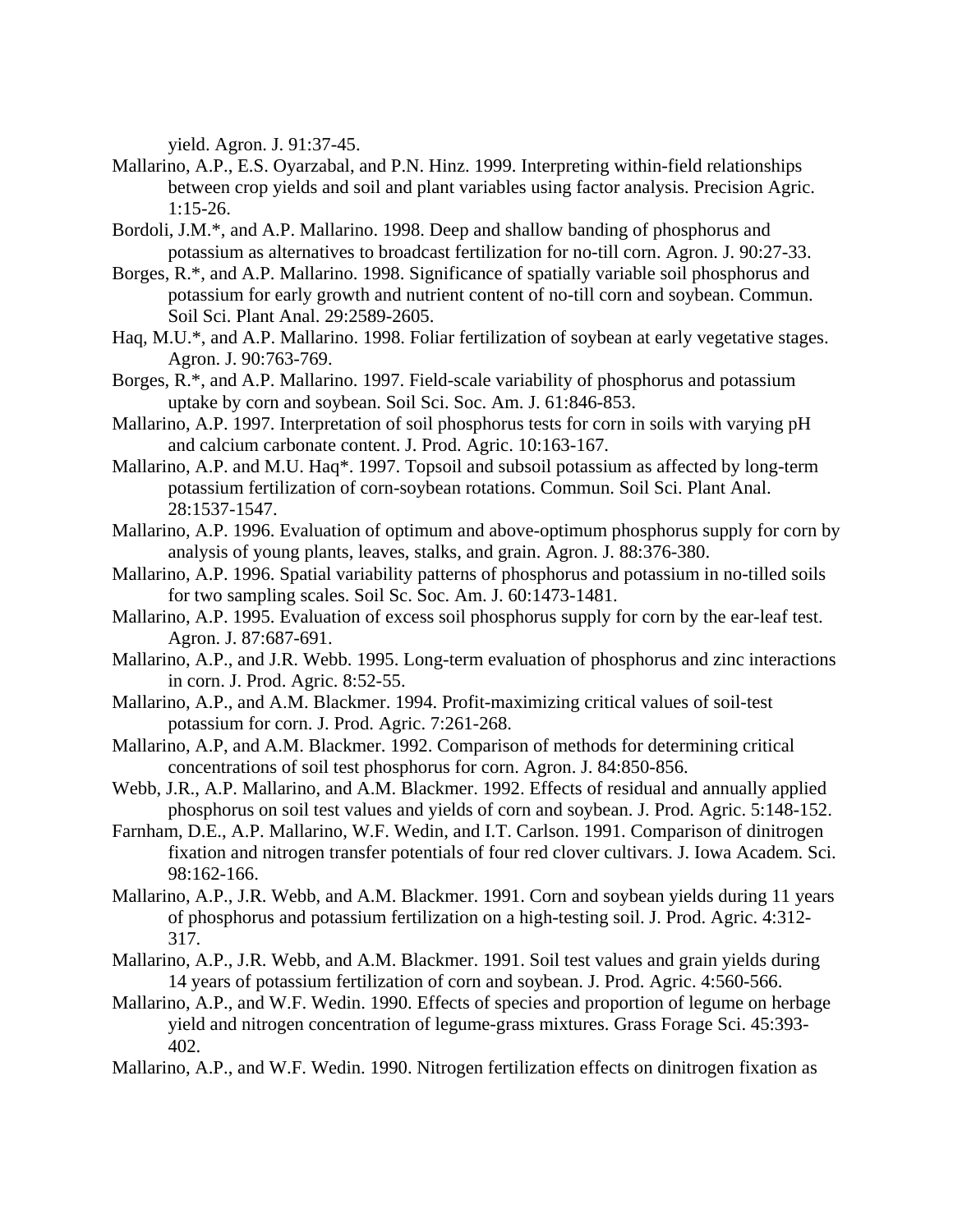influenced by legume species and proportion in legume-grass mixtures in Uruguay. Plant Soil 124:127-135.

- Mallarino, A.P., and W.F. Wedin. 1990. Seasonal distribution of topsoil ammonium and nitrate under legume-grass and grass swards. Plant Soil 124:137-140.
- Mallarino, A.P., W.F. Wedin, R.S. Goyenola, C.H. Perdomo, and C.P. West. 1990. Legume species and proportion effects on dinitrogen fixation of legume-grass mixtures. Agron. J. 82:785-789.
- Mallarino, A.P., W.F. Wedin, C.H. Perdomo, R.S. Goyenola, and C.P. West. 1990. Nitrogen transfer from white clover, red clover, and birdsfoot trefoil to associated grass. Agron. J. 82:790-795.
- West, C.P., A.P. Mallarino, W.F. Wedin, and D.B. Marx. 1989. Spatial variability of soil chemical properties in grazed pastures. Soil Sci. Soc. Am. J. 53:784-789.
- Mallarino, A.P., W.F. Wedin, R.D. Voss, and C.P. West. 1983. Phosphorus requirements of alfalfa-smooth bromegrass-orchardgrass and reed canarygrass pastures under two grazing intensities. Agron. J. 75:291-294.

2. Book chapters and issue papers.

- Mallarino, A.P., and J.S. Schepers. In press. Role of precision farming in phosphorus management practices. *In* Phosphorus: Agriculture and the Environment. ASA, CSSA, SSSAJ, Madison, WI.
- Kamprath, E.G., D.B. Beegle, P.E. Fixen, S.C. Hodges, B.C. Joern, A.P. Mallarino, R.O. Miller, J.T. Simms, R. Ward, and A.M. Wolf. 2000. Relevance of soil testing to agriculture and the environment. CAST Issue Paper 15. Council Agric. Sci. Tech. Ames, IA.
- Gelderman, R.H., and A.P. Mallarino. 1998. Soil sample preparation. *In* J. Brown (ed.) Recommended chemical soil test procedures for the North-Central Region. North-Central Regional Publ. No. 221 (Rev.). Missouri Agric. Exp. Station. Columbia. MO.
- Karlen, D.L., J.R. Russell, and A.P. Mallarino. 1997. A systems engineering approach for utilizing animal manure. *In* J.L. Hatfield and B.A. Stewart (ed.) Animal waste utilization. Ann Arbor Press. Chelsea. MI.

3. Non-refereed research articles and technical reports.

- Mallarino, A.P. 2004. Mehlich-3 Phosphorus Analysis: Colorimetric and ICP. *In* Proceedings. 17th Soil/Plant Analyst Workshop. NCR-13 CSREES Regional Committee. 24-25 Feb. 2004. West Des Moines, Iowa.
- Baker, J.L., A.P. Mallarino, and B.M. Stewart. 2003. The Iowa phosphorus index: major concepts and implications for phosphorus management. *In* Proceedings. AWRA 2003 Spring Specialty Conf. May 12-14. Kansas City, MO.
- Kaiser, D.E.\*, A.P. Mallarino, and M. Bermudez\*. 2003. In-furrow starter and broadcast phosphorus and potassium fertilization for corn. p. 186-189. *In* North-Central Extension-Industry Soil Fertility Conf. Proceedings. Vol. 19. Des Moines, IA.
- Lore, J.F., J.L. Baker, A.P. Mallarino, and S.W. Melvin. 2003. Phosphorus leaching and potential loss with artificial subsurface drainage. *In* Proceedings. AWRA 2003 Spring Specialty Conf. May 12-14. Kansas City, MO.
- Lore, J.F., J.L. Baker, A.P. Mallarino, and S.W. Melvin. 2003. Phosphorus movement through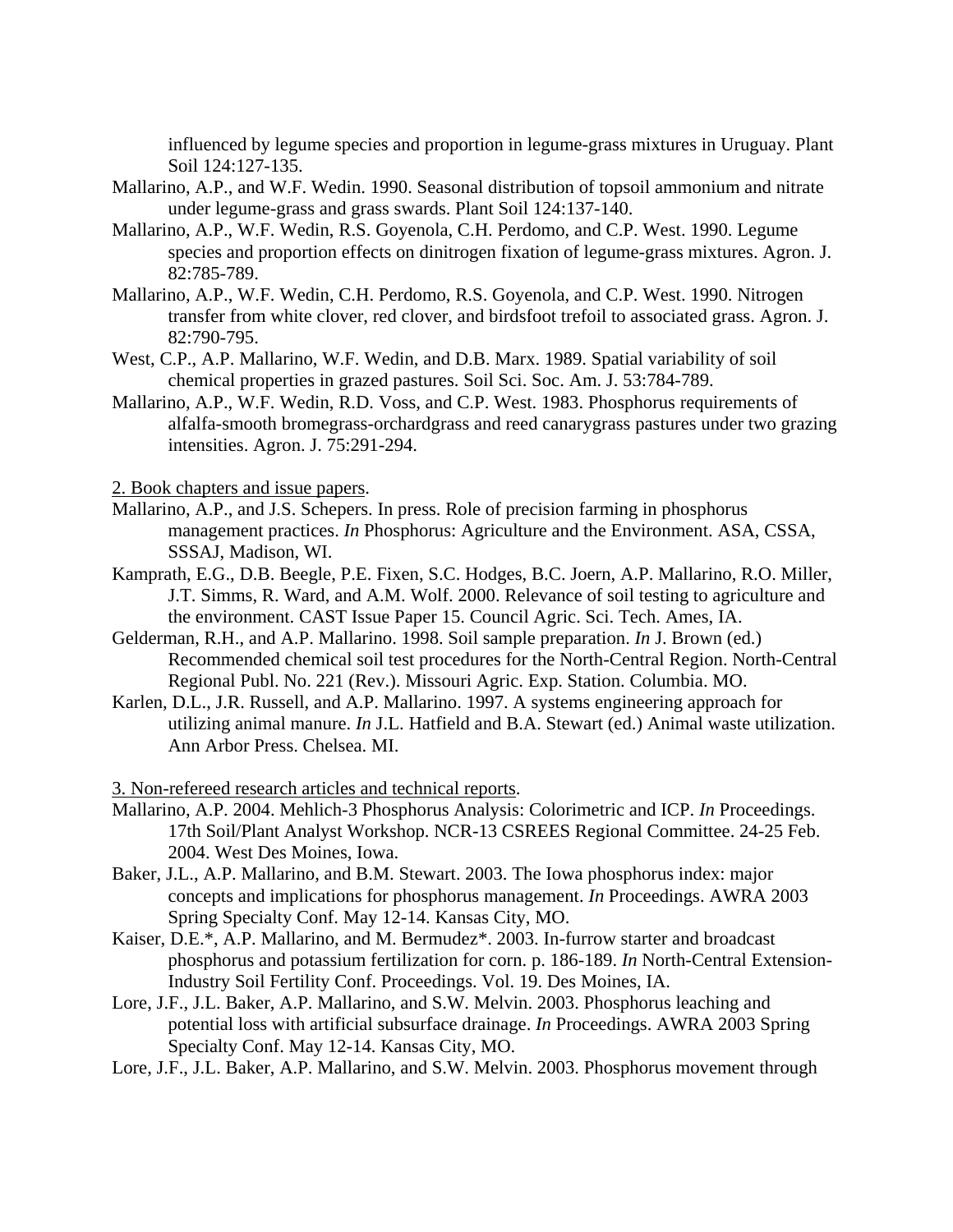subsoils to tile drains. Paper no. 032317. ASAE Annual Intl. Meeting. July 27-30, 2003. Las Vegas, NV.

- Mallarino, A.P., D.J. Wittry, and P.A. Barbagelata. 2003. New soil test interpretation classes for potassium. Better Crops Plant Food 87:12-14.
- Pederson, C.H., R.S. Kanwar, J.E. Sawyer, A.P. Mallarino, and J.L. Baker. 2003. Impact of swine manure applications on phosphorus,  $NO<sub>3</sub>-N$ , bacteria concentrations in surface runoff and subsurface drainage water. *In* Proceedings. AWRA 2003 Spring Specialty Conf. May 12-14. Kansas City, MO.
- Klatt, J.G.\*, A.P. Mallarino, and B.L. Allen\*. 2002. Relationships between soil phosphorus and phosphorus in surface runoff and subsurface drainage. An overview of ongoing research. p. 183-189. *In* North-Central Extension-Industry Soil Fertility Conf. Proceedings. Vol. 18. Des Moines, IA.
- Kanwar, R., C. Pederson, J. Baker, A.P. Mallarino, J. Sawyer, and K. Pecinovsky. 2002. Fertilizer and swine manure management systems: Impacts on crop production and nitrate-nitrogen leaching with subsurface drainage. Annual Report. Northeast Research and Demonstration farm. ISRF02-13. http://www.ag.iastate.edu/farms/reports.html. Iowa State Univ., Ames, IA.
- Mallarino, A.P., and D. Rueber. 2002. Long-term evaluation of nitrogen, phosphorus, potassium, and lime requirements of continuous corn. Annual Report. Northern Research and Demonstration farm. ISRF02-22. Iowa State Univ., Ames, IA.
- Mallarino, A.P., J. Sawyer, J. Klatt, R. Kanwar, C. Pederson, J. Baker, and K. Pecinovsky. 2002. Fertilizer and swine manure management systems: impacts on agronomic and environmental soil phosphorus tests and on phosphorus loss with subsurface drainage. Annual Report. Northeast Research and Demonstration farm. ISRF02-13. http://www.ag.iastate.edu/farms/reports.html. Iowa State Univ., Ames, IA.
- Mallarino, A.P., and K. Van Dee. 2002. Phosphorus and potassium placement for corn and soybeans managed with no-till and chisel-plow tillage. Annual Report. Northwest Research and Demonstration farm. ISRF02-34.

http://www.ag.iastate.edu/farms/reports.html. Iowa State Univ., Ames, IA.

- Mallarino, A.P., D.J. Wittry\*, and P.A. Barbagelata\*. 2002. Iowa soil-test field calibration research update: Potassium and the Mehlich-3 ICP phosphorus test. p. 29-39. *In* North-Central Extension-Industry Soil Fertility Conf. Proceedings. Vol. 17. Des Moines, IA.
- Wittry, D.J.<sup>\*</sup>, and A.P. Mallarino. 2002. Use of variable-rate technology for agronomic and environmental phosphorus-based liquid swine manure management. *In* P.C. Robert et al. (ed.). Sixth Intl. Conf. on Site-Specific Management for Agricultural Systems. Proceedings. CD-ROM. July14-17. Minneapolis, MN. ASA, CSSA, SSSA, Madison, WI.
- Baker, J.L., J.M. Laflen, A.P. Mallarino, and B.M. Stewart. 2001. Developing a phosphorus index using WEPP. p. 79-82. *In* Proc. Intl. Symposium on Soil Erosion Research for the 21st Century. Honolulu, HI. Jan. 3-5, 2001. ASAE, St. Joseph, MI.
- Mallarino, A.P. 2001. Fertilizer management for corn and soybeans in the United States Midwest. p. 1-5. *In* Proceedings, Fertility 2001. Technical Update for Professionals. INPOFOS Cono Sur. Potash and Phosphate Institute, Norcross, GA.
- Mallarino, A.P. 2001. Phosphorus management for the corn-soybean rotation. p. 20-21. *In* Iowa Soybean Review. Summer 2001. Iowa Soybean Association, Urbandale, IA.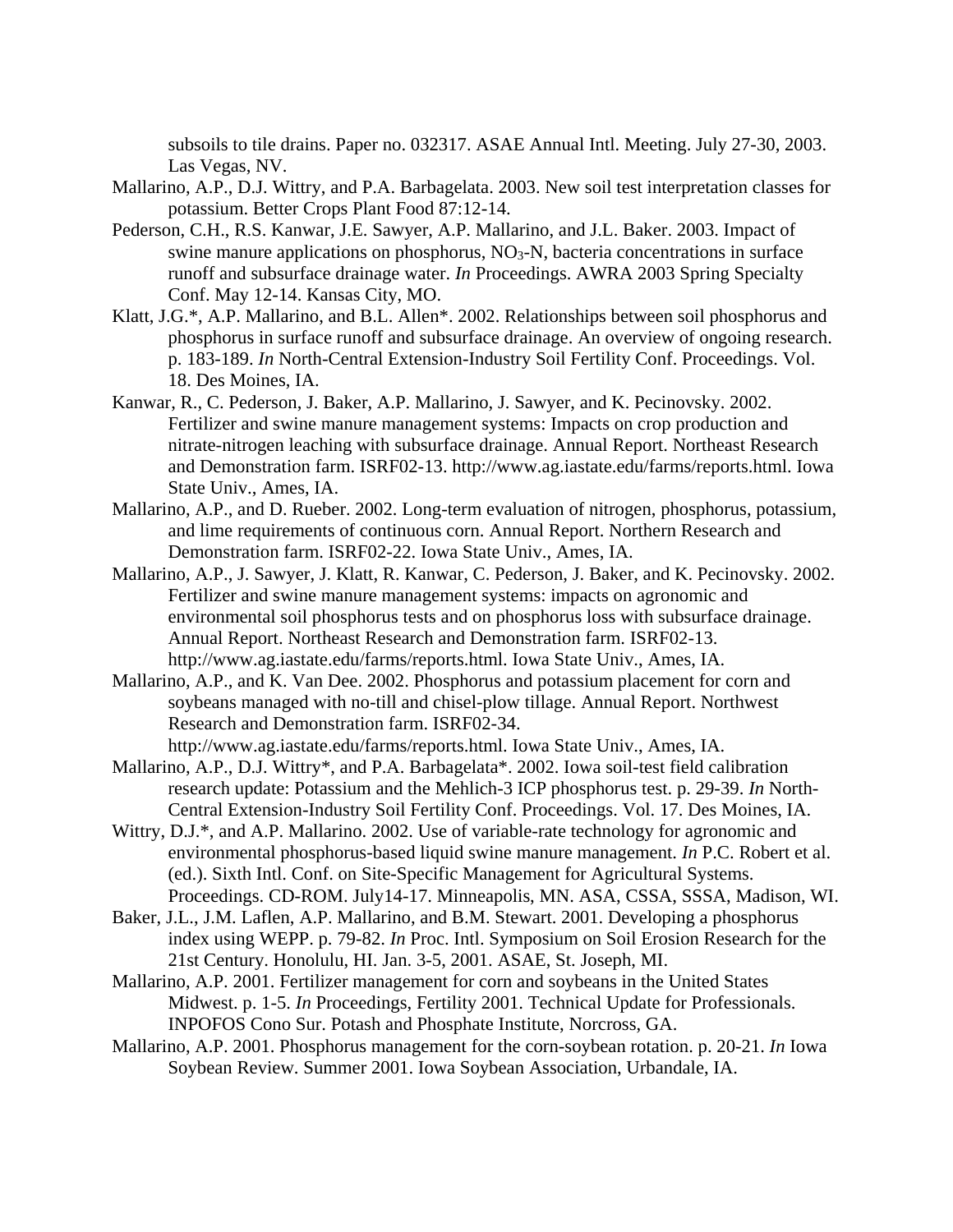- Mallarino, A.P. 2001. Site-specific nutrient management. p. 6-9. *In* Proceedings, Fertility 2001. Technical Update for Professionals. INPOFOS Cono Sur. Potash and Phosphate Institute, Norcross, GA.
- Mallarino, A.P., and K. Pecinovsky. 2001. Effects of crop rotation and nitrogen fertilization on crop production. Annual report. Northeast research and demonstration farm. ISRF01-13. Iowa State Univ., Ames, IA.
- Mallarino, A.P., and D. Rueber. 2001. Impacts of crop rotation and nitrogen fertilization on crop production. Annual report. Northeast Research and Demonstration farm. ISRF01-22. Iowa State Univ., Ames, IA.
- Mallarino, A.P., R. Borges\*, and D. Wittry\*. 2001. Corn and soybean response to potassium fertilization and placement. p. 5-11. *In* North-Central Extension-Industry Soil Fertility Conf. Proceedings. Vol. 16. Des Moines, IA.
- Mallarino, A.P., B.M. Stewart, J.L. Baker, J.A. Downing, and J.E. Sawyer. 2001. Background and basic concepts of the Iowa phosphorus index. A support document to the NRCS Field Office Tech. Note 25. p. 63-71. *In* Agriculture and the Environment: State and Federal Water Initiatives. Proceedings. March 5-7, 2001. Iowa State Univ. Ames, IA.
- Rehm, G.W., A. Mallarino, K. Reid, D. Franzen, and J. Lamb. 2001. Soil sampling for variablerate fertilizer and lime application. North-Central Multistate Report 348 - NCR-13 Committee. Minnesota Agricultural Experiment Station Bull. 608-2001. University of Minnesota, St. Paul, MN.
- Mallarino, A.P., and M.U. Haq\*. 2000. What about foliar fertilization of soybeans? Fluid J. 8:8-11.
- Mallarino, A.P., and K. Pecinovsky. 2000. Phosphorus and potassium fertilization of corn and soybeans managed with no-till and chisel-plow tillage. p. 7-8. *In* Annual report. Northeast research and demonstration farm. ISRF00-13. Iowa State Univ., Ames, IA.
- Mallarino, A.P., and D. Rueber. 2000. Phosphorus and potassium fertilization for corn and soybeans managed with no-till and chisel-plow tillage. p. 38-39. *In* Annual report. Northern research and demonstration farm. ISRF00-22. Iowa State Univ., Ames, IA.
- Mallarino, A.P., and D.J. Wittry\*. 2000. Identifying cost-effective soil sampling schemes for variable-rate fertilization and liming. *In* P.C. Robert et al. (ed.). Fifth Intl. Conf. on Site-Specific Management for Agricultural Systems. Proceedings. CD-ROM. July16-19. Bloomington, MN. ASA, CSSA, SSSA, Madison, WI.
- Mallarino, A.P., B. Havlovic, and R. Burcham. 2000. Phosphorus and potassium fertilization of corn and soybeans managed with no-till and chisel-plow tillage. p. 27-28. *In* Annual report. Armstrong research and demonstration farm. ISRF00-12. Iowa State Univ., Ames, IA.
- Mallarino, A.P., M. Bermudez\*, D.J. Wittry\*, and P. N. Hinz. 2000. Alternative data managements and interpretations for strip trials harvested with yield monitors. *In* P.C. Robert et al. (ed.). Fifth Intl. Conf. on Site-Specific Management for Agricultural Systems. Proceedings. CD-ROM. July16-19. Bloomington, MN. ASA, CSSA, SSSA, Madison, WI.
- Atia, A.M.\*, and A.P. Mallarino. 1999. Soil testing for phosphorus in manured soils. *In* Manure Management '99. Proceedings. June 22-25, 1999. Saskatoon, SK, Canada.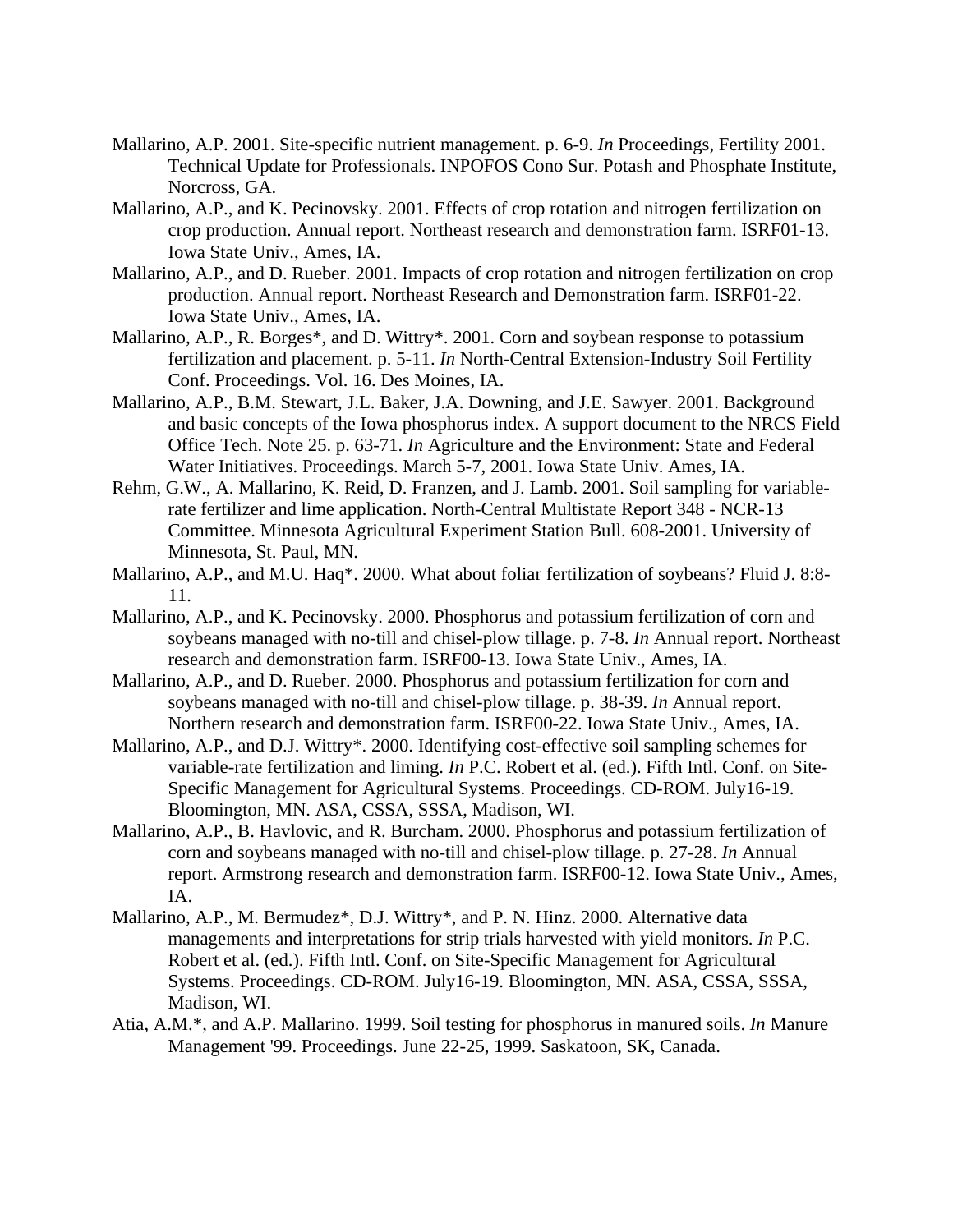- Mallarino, A.P. 1999. Extracting phosphorus in calcareous soils with the Mehlich III. p. 7. *In* The soil plant analyst. Summer 1999 Issue. Soil and Plant Analysis Council.
- Mallarino, A.P. 1999. Phosphorus and potassium management for cost-effective soybean production. p. 251-258. *In* World Soybean Research Conf. VI. Proceedings. Aug. 4-7, 1999. Chicago, IL.
- Mallarino, A.P., and D. Haden. 1999. Sulfur fertilization for corn. p. 19-21. *In* Annual report. Northwest research and demonstration farm. ISRF99-29, 31. Iowa State Univ., Ames, IA.
- Mallarino, A.P., and K. Pecinovsky. 1999. Long-term phosphorus and potassium fertilization of corn and soybeans. p. 26-28. *In* Annual report. Northeast research and demonstration farm. ISRF99-13. Iowa State Univ., Ames, IA.
- Mallarino, A.P., and D. Rueber. 1999. Long-term potassium fertilization for the corn-soybean rotation. p. 31-33. *In* Annual report. Northern research and demonstration farm. ISRF99- 22. Iowa State Univ., Ames, IA.
- Mallarino, A.P., and K. Van Dee. 1999. Phosphorus and potassium placement for the cornsoybean rotation managed with no-till and chisel-disk tillage. p. 20-24. *In* Annual report. Southeast research and demonstration farm. ORS99-34. Iowa State Univ., Ames, IA.
- Mallarino, A.P., and D. Wittry\*. 1999. Challenges for making intensive soil sampling and variable-rate technology pay. p.104-109. *In* North-Central Extension-Industry Soil Fertility Conf. Proceedings. Vol. 15. St. Louis, MO.
- Hansen, D.J., A.M. Blackmer, and A.P. Mallarino. 1998. Optimizing nitrogen management in manured cornfields. p.121-126. *In* North-Central Extension-Industry Soil Fertility Conf. Proceedings. Vol. 14. St. Louis, MO.
- Mallarino, A.P. 1998. Fertilizer placement for ridge-till and no-till systems. p. 51-58. *In* Progress Reports. Leopold Center for Sustainable Agriculture. Ames, IA.
- Mallarino, A.P. 1998. Soil test interpretations of Mehlich-3 P and K for corn. Soil and Plant Analyst Workshop. Proceedings. Nov. 10-11, 1998. St. Louis, MO.
- Mallarino, A.P. 1998. What is new in phosphorus and potassium management for soybeans and its impact on water quality. *In* Proceedings. Midwest Soybean Conf. August 7-9, 1998. Davenport, IA.
- Mallarino, A.P., and A. Atia\*. 1998. Manure phosphorus in soils: how should we approach upper limits? p. 23-30. *In* 18th. Annual Crop-Pest Management Short Course (CPM). Proceedings. Nov. 23-24, 1998. Univ. of Minnesota. St. Paul, MN.
- Mallarino, A.P., and D. Haden. 1998. Phosphorus and potassium placement for the corn-soybean rotation managed with no-till and chisel-plow tillage. p. 5-9. *In* Annual report. Northwest research and demonstration farm. ISRF98-29, 31. Iowa State Univ., Ames, IA.
- Mallarino, A.P., and Haq\*, M.U. 1998. Foliar fertilization of soybeans. p. 20-26. *In* North-Central Extension-Industry Soil Fertility Conf. Proceedings. Vol. 14. St. Louis, MO.
- Mallarino, A.P., and T.S. Murrell. 1998. No-till corn grain yield responses to band applications of potassium. Better Crops Plant Food 82:4-6.
- Mallarino, A.P., and K. Pecinovsky. 1998. Effect of crop rotation and nitrogen fertilization on crop production over a 20-year period. p. 13-16. *In* Annual report. Northeast research and demonstration farm. ISRF98-13. Iowa State Univ., Ames, IA.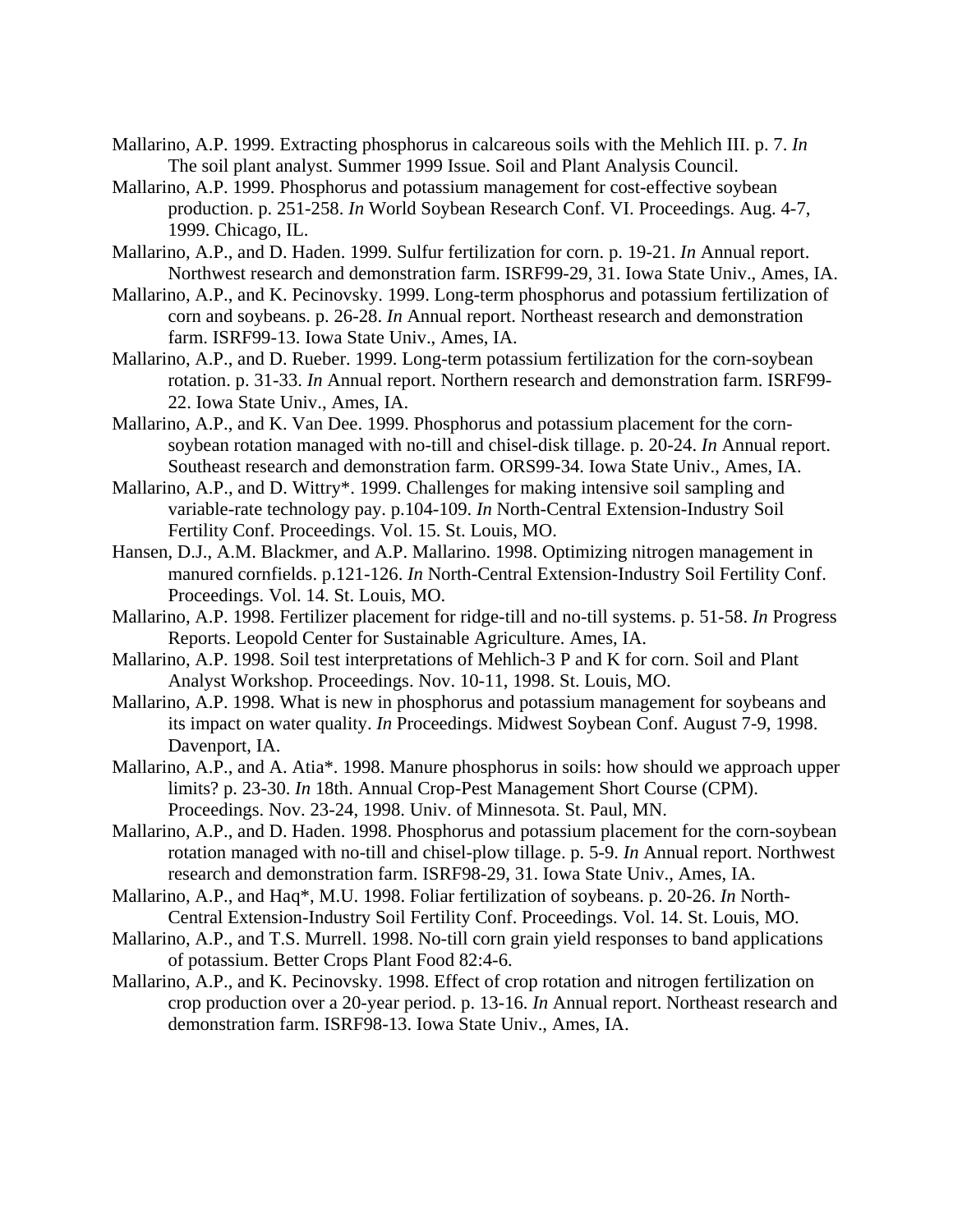- Mallarino, A.P., and D. Rueber. 1998. Crop rotation and nitrogen fertilization for crop production. p. 30-33. *In* Annual report. Northern research and demonstration farm. ISRF98-22. Iowa State Univ., Ames, IA.
- Mallarino, A.P., A. Atia\*, and R. Killorn. 1998. Bioavailability of phosphorus in manured soils. p. 611-616. *In* Animal Production Systems and the Environment International Conf. Proceedings Vol. II. July 19-22. Des Moines, IA.
- Mallarino, A.P., B. Havlovic, and R. Burcham. 1998. Phosphorus and potassium fertilization of corn and soybeans managed with no-till and chisel-plow tillage. p. 15-16. *In* Annual report. Armstrong research and demonstration farm. ISRF98-12. Iowa State Univ., Ames, IA.
- Mallarino, A.P., D.J. Wittry\*, D. Dousa, and P. N. Hinz. 1998. Variable-rate phosphorus fertilization: on-farm research methods and evaluation for corn and soybean. *In* P.C. Robert et al. (ed.). 4th. Intl. Conf. on Site-Specific Management for Agricultural Systems. Proceedings. July19-22. St. Paul, MN. ASA, CSSA, SSSA, Madison, WI.
- Mallarino, A.P. 1997. Placement of phosphorus and potassium for no-till and ridge-till corn. The Practical Farmer. 12:20-23.
- Mallarino, A.P., and R. Borges\*. 1997. Deep banding phosphorus and potassium for no-till corn and soybeans. p.129-135. *In* North-Central Extension-Industry Soil Fertility Conf. Proceedings. Vol. 13. St. Louis, MO.
- Mallarino, A.P., and K. Pecinovsky. 1997. Phosphorus and potassium placement for corn and soybeans managed with no-till and chisel-plow tillage. p. 12-16. *In* Annual report. Northeast research and demonstration farm. ISRF97-13. Iowa State Univ., Ames, IA.
- Mallarino, A.P., and D. Rueber. 1997. Evaluation of superphosphate and rock phosphate for a corn-oat-forage rotation. p. 6-8. *In* Annual report. Northern research and demonstration farm. ISRF97-22. Iowa State Univ., Ames, IA.
- Mallarino, A.P., and K. Van Dee. 1997. Phosphorus and potassium placement for the cornsoybean rotation managed with no-till and chisel-plow tillage. p. 17-21. *In* Annual report. Southeast research and demonstration farm. ORS97-34. Iowa State Univ., Ames, IA.
- Mallarino, A.P. 1996. Phosphorus and potassium fertilization of corn and soybean. Section 8. *In* Proceedings. Midwest Soybean Conference. August 9-12, 1996. Des Moines, IA.
- Mallarino, A.P., and K. Pecinovsky. 1996. Long-term phosphorus and potassium fertilization of corn and soybeans. p. 14-16. *In* Annual report. Northeast research and demonstration farm. ISRF96-13. Iowa State Univ., Ames, IA.
- Mallarino, A.P., and D. Rueber. 1996. Long-term phosphorus fertilization for the corn-soybean rotation. p. 25-27. *In* Annual report. Northern research and demonstration farm. ISRF96- 22. Iowa State Univ., Ames, IA.
- Mallarino, A.P., B. Havlovic, and R. Burcham. 1996. Phosphorus and potassium placement for corn and soybeans grown with no-till and chisel-plow tillage. p. 28-31 *In* Annual report. Armstrong research and demonstration farm. ISRF96-12. Iowa State Univ., Ames, IA.
- Mallarino, A.P., E.S. Oyarzabal, and P.N. Hinz. 1996. Multivariate analysis as a tool for interpreting relationships between site variables and crop yields. p. 151-158. *In* P.C. Robert et al. (ed.). Proceedings, 3d. Int. Conf. on Site-Specific Management for Agricultural Systems. June 23-27, 1996 Minneapolis, MN. ASA, CSSA, SSSA, Madison, WI.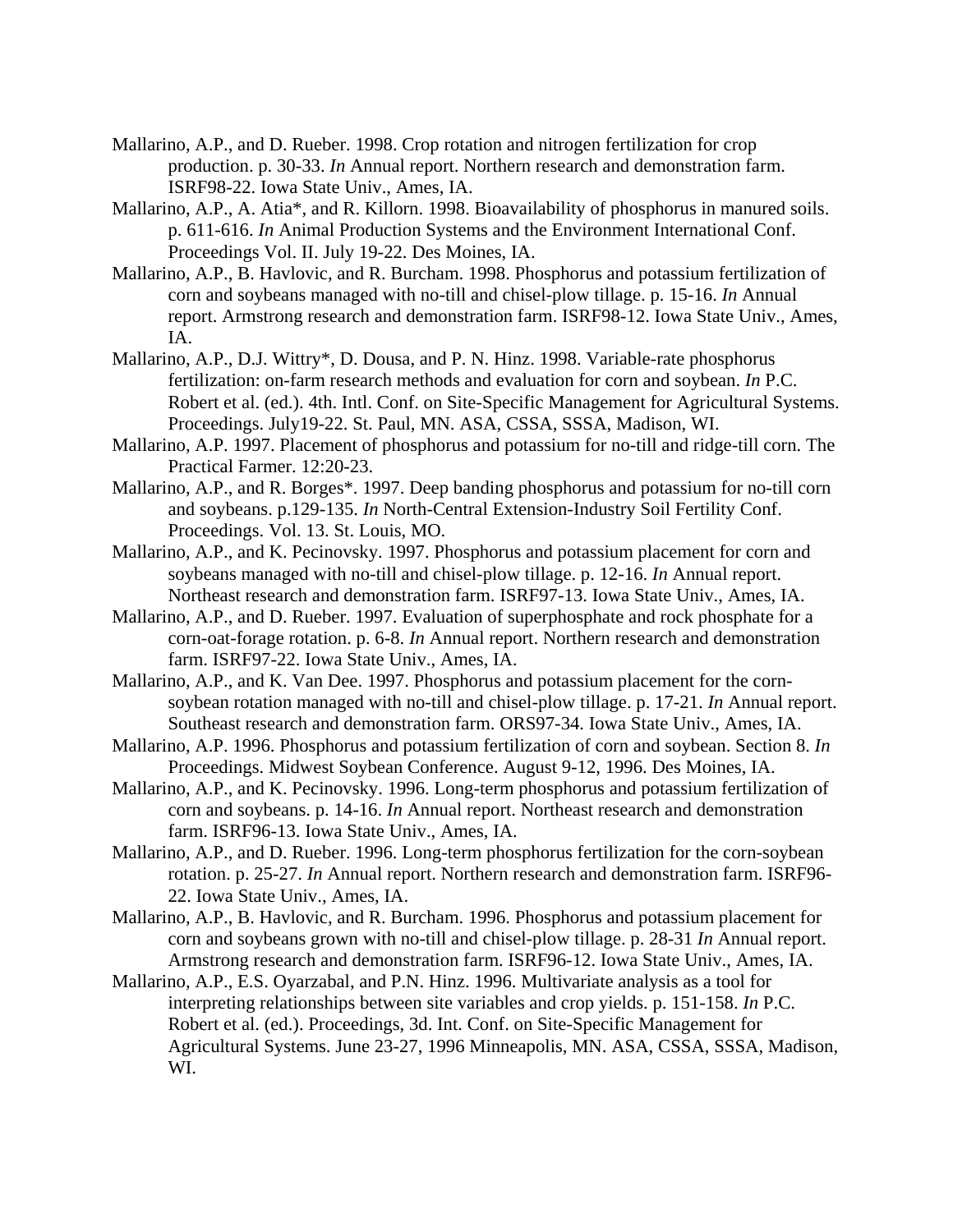- Oyarzabal, E.S., A.P. Mallarino, and P.N. Hinz. 1996. Using Precision Farming Technologies for Improving Applied On-Farm Research. p. 379.388. *In* P.C. Robert et al. (ed.). Proceedings, 3d. Int. Conf. on Site-Specific Management for Agricultural Systems. June 23-27, 1996 Minneapolis, MN. ASA, CSSA, SSSA, Madison, WI.
- Voss, R., and A.P. Mallarino. 1996. Changes in Iowa's soil test P and K interpretations and recommendations. p. 82-93. *In* P. Scharf (ed.), North-Central Extension-Industry Soil Fertility Conf. Proceedings. Vol. 12. St. Louis, MO.
- West, C.P., and A.P. Mallarino. 1996. Nitrogen transfer from legumes to grasses. p. 167-175. *In* R.E. Joost and C.A. Roberts (eds.) Nutrient cycling in forage systems. Proceedings. March 7-8 Columbia, MO. Potash and Phosphate Institute and Foundation for Agronomic Research. Manhattan, KS.
- Mallarino, A.P., and D. Haden. 1995. Placement of phosphorus and potassium fertilizers for notill and conventional corn and soybean. p. 4-7. *In* Annual report. Northwest research and demonstration farm. ISRF95-29, 31. Iowa State Univ., Ames, IA.
- Mallarino, A.P., and K. Pecinovsky. 1995. Deep-banded and starter phosphorus and potassium fertilization for no-till and conventional corn and soybean. p. 8-11. *In* Annual report. Northeast research and demonstration farm. ISRF95-13. Iowa State Univ., Ames, IA.
- Mallarino, A.P., and D. Rueber. 1995. Placement methods for phosphorus and potassium fertilization of no-till and conventional corn and soybeans. p. 22-25. *In* Annual report. Northern research and demonstration farm. ISRF95-22. Iowa State Univ., Ames, IA.
- Mallarino, A.P., and D. Haden. 1994. Placement of phosphorus and potassium fertilizers for notill and conventional corn and soybean. p. 10-11. *In* Annual report. Northwest research and demonstration farm. ORS94-29, 31. Iowa State Univ., Ames, IA.
- Mallarino, A.P., and K. Van Dee. 1994. Placement of phosphorus and potassium fertilizers for no-till and conventional corn and soybean. p. 16-17. *In* Annual report. Southeast research and demonstration farm. ORS94-34. Iowa State Univ., Ames, IA.
- Mallarino, A.P., B. Havlovic, and R. Burcham. 1994. Placement of phosphorus and potassium fertilizers for no-till and conventional corn and soybean. p. 20-21. *In* Annual report. Armstrong research and demonstration farm. ORS94-12. Iowa State Univ., Ames, IA.
- Wedin, W.F., A.P. Mallarino, M.S. Gregory, C.P. West, and R.D. Voss. 1985. Varying phosphorus fertilization with pasture type and longevity. p. 486-488. *In* Proceedings. XV Intl. Grassl. Cong. Aug. 25-31, 1985. Kyoto, Japan. Science Council of Japan and Japanese Society of Grassland Science. Nishi-nasuno, Japan.

4. Extension Publications.

- Mallarino, A.P. 2003. Foliar and starter fertilization. Are they needed to supplement primary fertilization? p. 113-120. *In* The Integrated Crop Management Conf. Proceedings. Dec. 3- 4, Ames, IA. Iowa State Univ. Extension.
- Mallarino, A.P. 2003. Interpreting results of the Mehlich-3 ICP soil phosphorus test. The Integrated Crop Management Newsletter. IC-490 (24). Iowa State Univ. Extension.
- Mallarino, A.P. 2003. Use new potassium soil test and fertilizer recommendations. The Integrated Crop Management Newsletter. IC-490 (23). Iowa State Univ. Extension.
- Mallarino, A.P. 2003. Using the Iowa phosphorus index for agronomic and environmental management of fertilizer and manure phosphorus. p. 121-126. *In* The Integrated Crop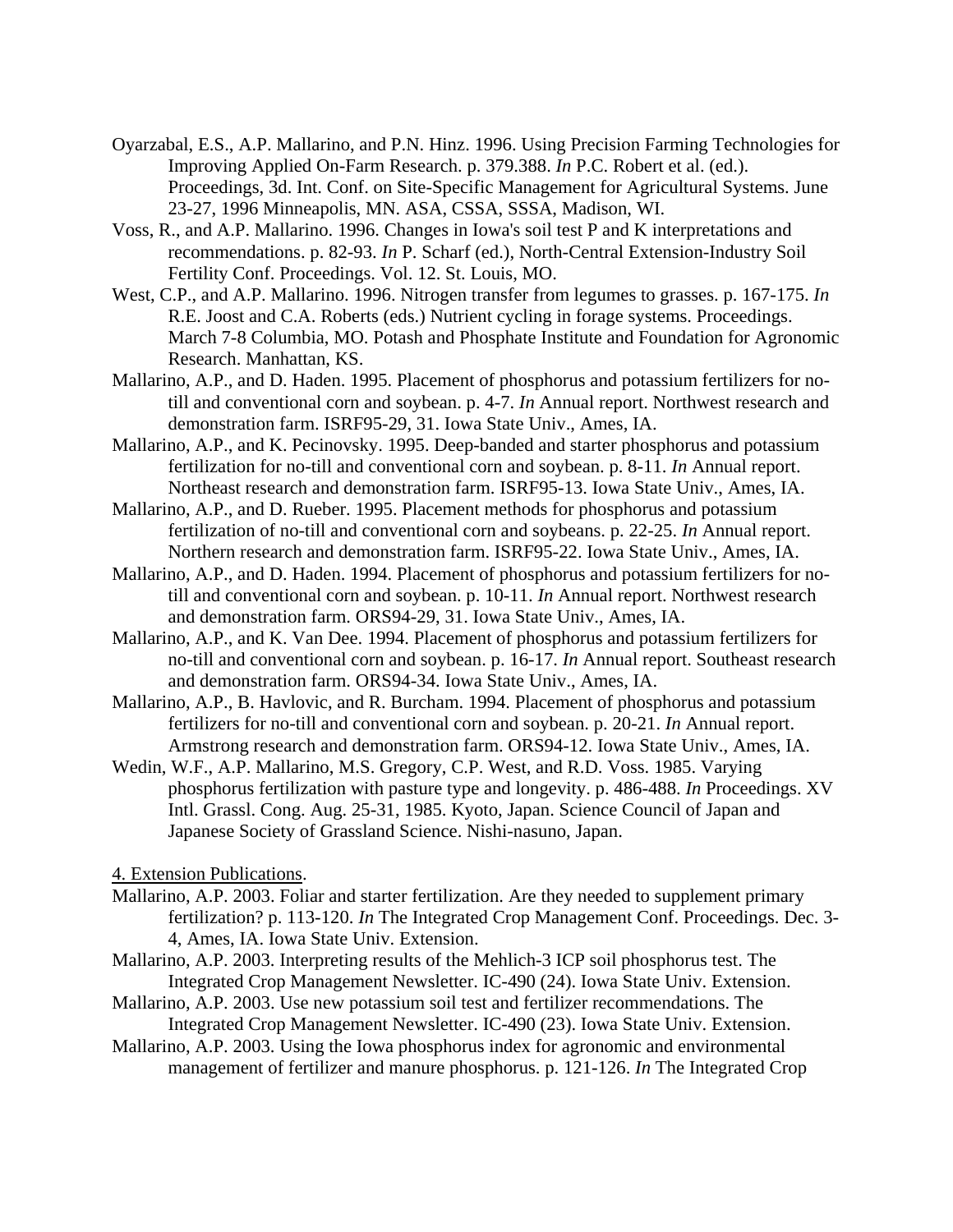Management Conf. Proceedings. Dec. 3-4, Ames, IA. Iowa State Univ. Extension.

- Mallarino, A.P., J.E. Sawyer, J. Lundvall, and M.M. Barbazan. 2003. Crop and soil response to liquid swine manure phosphorus application. *In* Odor and Nutrient Management Newsletter. EDC-129-20, Vol. 6, Issue 2. Iowa State University Extension. Ames, IA.
- Sawyer, S., A.P. Mallarino, and R. Killorn. 2003. Take a good soil sample to help make good decisions. Publ. Pm-287 (Rev.). Iowa State Univ. Extension.
- Sawyer, J.E., A.P. Mallarino, and J. Lundvall. 2003. Crop and soil response to liquid swine manure phosphorus application. *In* Odor and Nutrient Management Newsletter. Crop and soil response to liquid swine manure application. EDC-129-19, Vol. 6, Issue 1. Iowa State University Extension. Ames, IA.
- Lorimor, J., Mallarino, A.P., J.E. Sawyer, and J. Creswell. 2002. Manure resources. Nutrient Management Information Sheet No. 3. Iowa State Univ. Extension.
- Mallarino, A.P., J.E. Sawyer, and J. Creswell. 2002. Phosphorus application. Nutrient Management Information Sheet No. 2. Iowa State Univ. Extension.
- Mallarino, A.P., J.E. Sawyer, and J. Creswell. 2002. Soil testing. Nutrient Management Information Sheet No. 1. Iowa State Univ. Extension.
- Mallarino, A.P., J.E. Sawyer, B. Stewart, and J. Creswell. 2002. Nutrient management plan. Nutrient Management Information Sheet No. 8. Iowa State Univ. Extension.
- Sawyer, J.E., and A.P. Mallarino. 2002. Corn leaf potassium deficiency symptoms. *In* The Integrated Crop Management Newsletter. IC-488(15). Iowa State Univ. Extension.
- Sawyer, J.E., A.P. Mallarino, R. Killorn, and S.K. Barnhart. 2002. General guide for crop nutrient recommendations in Iowa. Publ. Pm-1688 (Rev.). Iowa State Univ. Extension.
- Creswell, J., A.P. Mallarino, G. Miller, J.E. Sawyer, and M. Tidman. 2001. Phosphorus Why the concern about water quality? *In* The Integrated Crop Management Newsletter. IC-486(21). Iowa State Univ. Extension.
- Fenton, T., A.P. Mallarino, J.E. Sawyer, J. Creswell, and M. Tidman. 2001. Soil resources of phosphorus. *In* The Integrated Crop Management Newsletter. IC-486(2). Iowa State Univ. Extension.
- Mallarino, A.P., and D. Wittry\*. 2001. Management zones soil sampling: A better alternative to grid and soil type sampling? p. 159-164. *In* The Integrated Crop Management Conf. Proceedings. Dec. 5-6, 2001, Ames, IA. Iowa State Univ. Extension.
- Mallarino, A.P., D. Wittry\*, and J. Klatt\*. 2001. Using the Iowa phosphorus index and variablerate technology for effective agronomic and environmental phosphorus management. p. 151-158. *In* The Integrated Crop Management Conf. Proceedings. Dec. 5-6, 2001, Ames, IA. Iowa State Univ. Extension.
- Downing, J., A.P. Mallarino, J.E. Sawyer, J. Creswell, and M. Tidman. 2000. Phosphorus in aquatic systems. *In* The Integrated Crop Management Newsletter. IC-484 (25). Iowa State Univ. Extension.
- Mallarino, A.P. 2000. Corn and soybean responses to deep-band phosphorus and potassium. *In* The Integrated Crop Management Newsletter. IC-484 (22). Iowa State Univ. Extension.
- Mallarino, A.P., and D. Wittry\*. 2000. How can we make intensive soil sampling and variablerate P and K fertilization cost-effective? p. 203-210. *In* The Integrated Crop Management Conf. Proceedings. Nov. 29-30, 2000. Ames, IA. Iowa State Univ. Extension.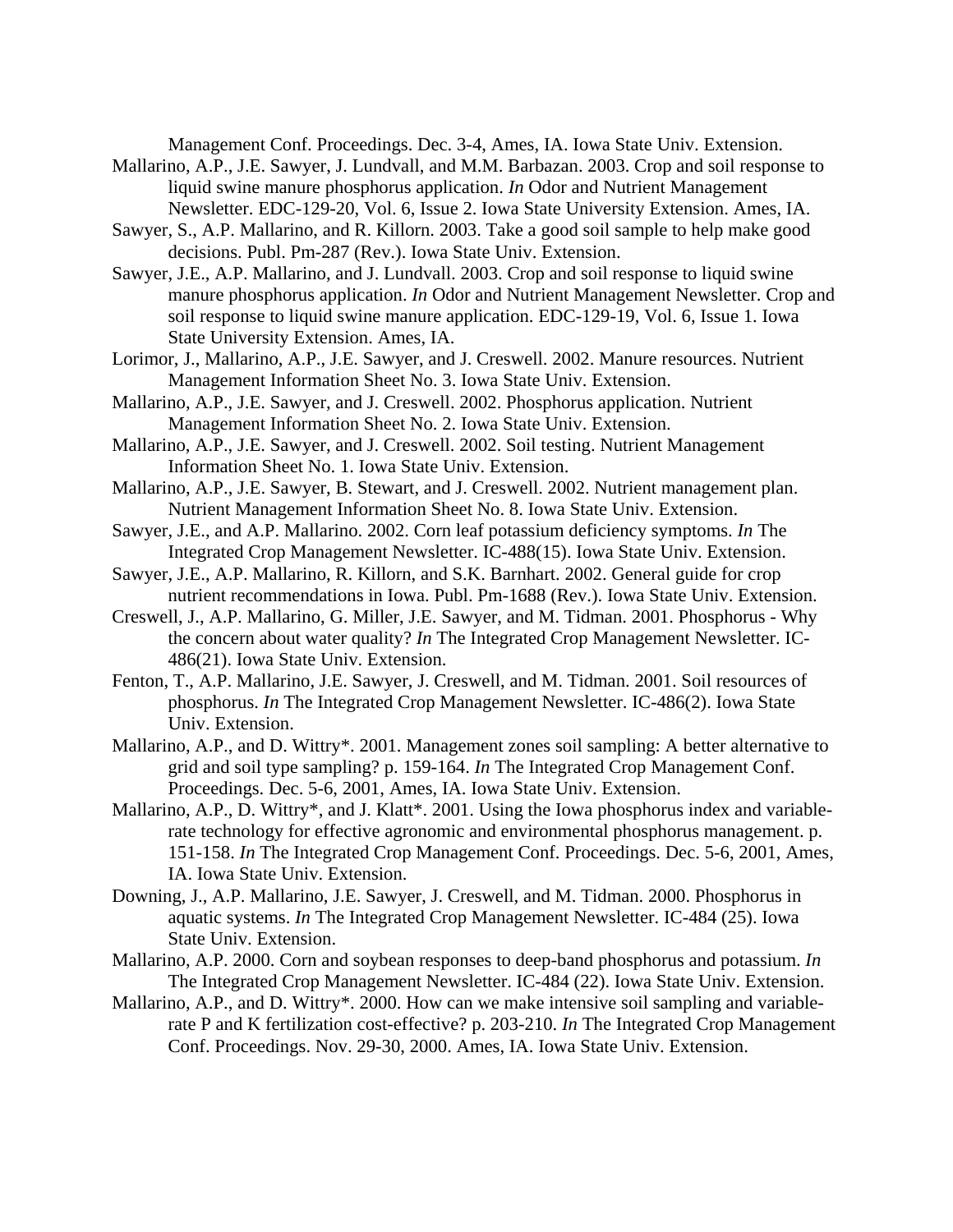- Mallarino, A.P., J.E. Sawyer, J. Creswell, M. Tidman. 2000. Management of phosphorus for crop production. *In* The Integrated Crop Management Newsletter. IC-484 (23). Iowa State Univ. Extension.
- Mallarino, A.P., J.E. Sawyer, J. Creswell, and M. Tidman. 2000. Soil testing and available phosphorus. *In* The Integrated Crop Management Newsletter. IC-484 (22). Iowa State Univ. Extension.
- Sawyer, J.E., and A.P. Mallarino. 2000. Why manage phosphorus? *In* The Integrated Crop Management Newsletter. IC-484 (6). Iowa State Univ. Extension.
- Mallarino, A.P. 1999. Alternative phosphorus and potassium management practices for corn and soybean. *In* The Eastern Iowa Integrated Crop Management Conf. Cedar Rapids, IA. Iowa State Univ. Extension.
- Mallarino, A.P. 1999. Alternatives for P and K management: A role for deep banding and starter? p. 247-253. *In* The Integrated Crop Management Conf. Proceedings. Dec. 1-2, 1999. Ames, IA. Iowa State Univ. Extension.
- Mallarino, A.P. 1999. Effective use of precision agriculture for improved management of phosphorus, potassium, and lime. p. 12-13. *In* The Integrated Crop Management Newsletter. IC-482(PrecisAg). Iowa State Univ. Extension.
- Mallarino, A.P. 1999. Soil phosphorus testing for crop production and environmental purposes. p. 185-192. *In* The Integrated Crop Management Conf. Proceedings. Dec. 1-2, 1999. Ames, IA. Iowa State Univ. Extension.
- Mallarino, A.P. and J.E. Sawyer. 1999. Interpreting Mehlich-3 soil test results. Publ. SP-126. Iowa State Univ. Extension.
- Mallarino, A.P. and J.E. Sawyer. 1999. Interpreting Mehlich-3 soil test results. p. 11-13. *In* The Integrated Crop Management Newsletter. IC-482(2). Iowa State Univ. Extension.
- Sawyer, J.E., and A.P. Mallarino. 1999. Interpreting P and K soil test results. *In* The Integrated Crop Management Newsletter. IC-482(1). Iowa State Univ. Extension.
- Voss, R.D., J.E. Sawyer, A.P. Mallarino, and R. Killorn. 1999. General guide for crop nutrient recommendations in Iowa. Publ. Pm-1688 (Rev.). Iowa State Univ. Extension.
- Mallarino, A.P. 1998. New Iowa State University phosphorus fertilizer recommendations impacts on profitability and water quality. p. 5-7. *In* Watershed Partnerships Conference. Proceedings. January 20-21. Ames, IA. Iowa State Univ. Extension.
- Mallarino, A.P. 1998. Using precision agriculture to improve soil fertility management and onfarm research. p. 12-14. *In* Integrated Crop Management Newsletter. IC-480(Precision Ag Edition). Iowa State Univ. Extension.
- Mallarino, A.P., and D. Wittry\*. 1998. Soil sampling strategies for variable rate P and K fertilization and liming. p. 251-256. *In* The Integrated Crop Management Conf. Proceedings. Nov. 17-18, 1998. Ames, IA. Iowa State Univ. Extension.
- Mallarino, A.P., D.W. Barker\*, R. Borges\*, and J.C. North\*. 1998. Tillage and fertilizer placement for the corn-soybean rotation. p. 231-237. *In* The Integrated Crop Management Conf. Proceedings. Nov. 17-18, 1998. Ames, IA. Iowa State Univ. Extension.
- Blackmer, A.M., R.D. Voss, and A.P. Mallarino. 1997. Nitrogen fertilizer recommendations for corn in Iowa. Publ. Pm-1714. Iowa State Univ. Extension.
- Mallarino, A.P. 1997. Improving soil fertility management. p.8-9. *In* Integrated Crop Management Newsletter. IC-478PAg. Iowa State Univ. Extension.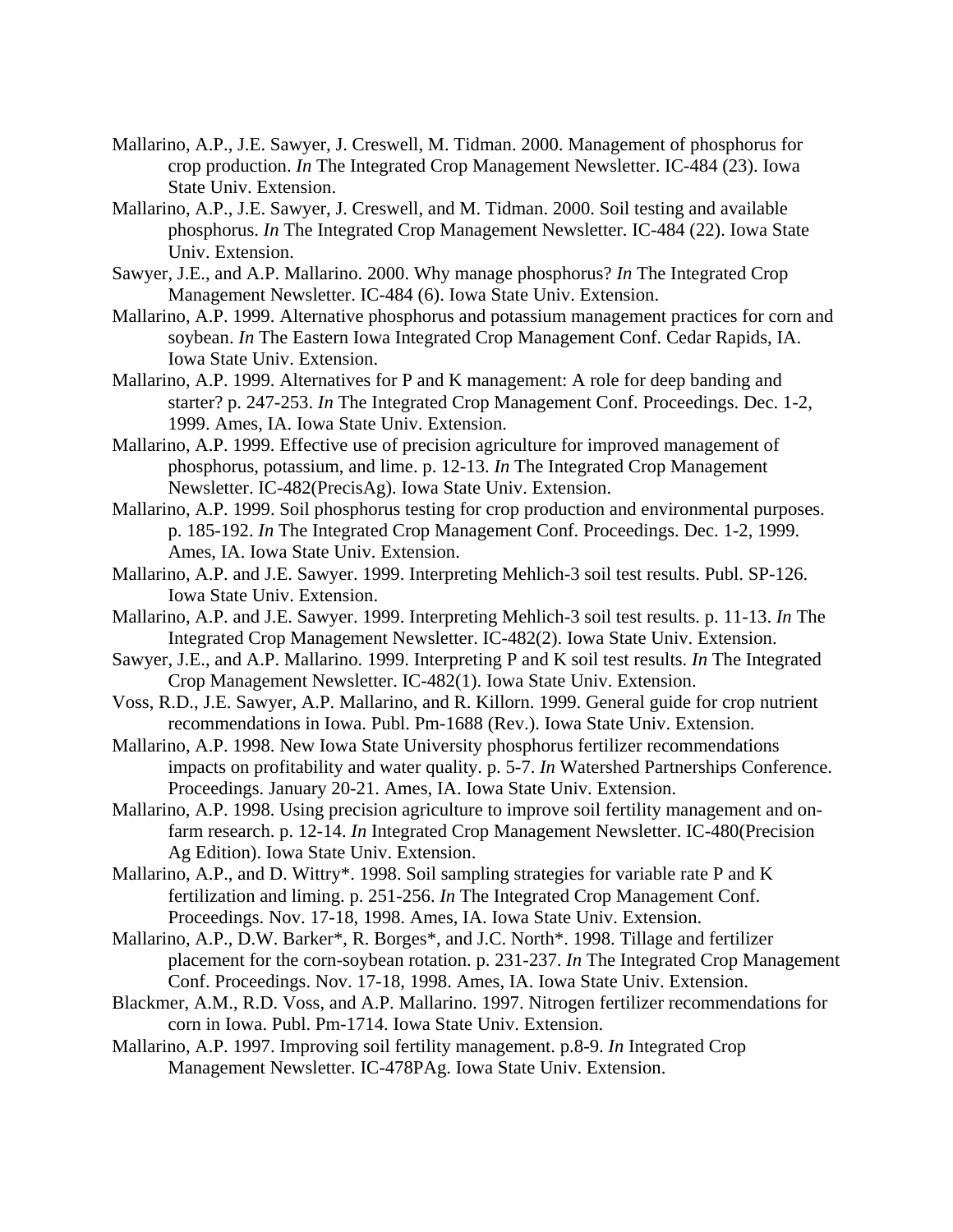- Mallarino, A.P., and D. Wittry\*. 1997. Use of DGPS, yield monitors, soil testing, and variable rate technology to improve phosphorus and potassium management. p. 267-275. *In* The Integrated Crop Management Conf. Proceedings. Nov. 17-18, 1997. Ames, IA. Iowa State Univ. Extension.
- Blackmer, A.M., and A.P. Mallarino. 1996. Cornstalk testing to evaluate nitrogen management. Publ. Pm-1584 (Rev.). Iowa State Univ. Extension.
- Mallarino, A.P., J.M. Bordoli\*, and R. Borges\*. 1996. Phosphorus and potassium placement for no-till corn. p. 133-136. *In* The Integrated Crop Management Conf. Proceedings. Nov. 19-20. Ames, IA. Iowa State Univ. Extension.
- Voss, R.D., A.P. Mallarino, and R. Killorn. 1996. General guide for crop nutrient recommendations in Iowa. Publ. Pm-1688. Iowa State Univ. Extension.
- Mallarino, A.P., and D.J. Dunn. 1995. Soil test interpretations for Iowa high pH soils. p. 175- 180. *In* The Integrated Crop Management Conf. Proceedings. 29-30 Nov. Ames, IA. Iowa State Univ. Extension.
- Mallarino, A.P. 1994. Spatial variability of phosphorus and potassium in no-till corn and soybean fields. p. 115-121. *In* The integrated crop management conf. Proceedings. Nov. 30-Dec.1, 1994. Ames, IA. Iowa State Univ. Extension.
- Blackmer, A.M., and A.P. Mallarino. 1994. Cornstalk testing to evaluate nitrogen management. Publ. Pm-1584. Iowa State Univ. Extension.
- Blackmer, A.M., T.F. Morris, B.G. Meese, and A.P. Mallarino. 1993. Soil testing to optimize nitrogen management for corn. Publ. Pm-1521. Iowa State Univ. Extension.

5. Published abstracts in the United States.

- B.L Allen, A.P. Mallarino, J.L. Baker, J.G. Klatt, M.U. Haq, and C.H. Pederson. 2003. Swine manure rate and tillage effects on phosphorus loss with surface runoff. Agron. Abs. CD-ROM. ASA-CSSA-SSSA. Madison, WI.
- Barbazan, M.M., A.P. Mallarino, and D.J. Wittry. 2003. Impact of liquid swine manure on soiltest phosphorus as affected by uniform and variable-rate application in corn-soybean rotations. Agron. Abs. CD-ROM. ASA-CSSA-SSSA. Madison, WI.
- Bermudez, M., and A.P. Mallarino. 2003. Comparison of liquid N-P starter rates and mixtures applied in the furrow for corn: Grain yield, early growth, and early N-P uptake. Agron. Abs. CD-ROM. ASA-CSSA-SSSA. Madison, WI.
- Bermudez, M., and A.P. Mallarino. 2003. Does N or P starter fertilizer increase yield of no-till corn in high-testing soils? Agron. Abs. CD-ROM. ASA-CSSA-SSSA. Madison, WI.
- Haq, M.U., A.P. Mallarino, J.G. Klatt, J.C. Lorimor, R.S. Kanwar, C.H. Pederson, and B.L. Allen. 2003. Impact of poultry manure application on phosphorus loss with surface runoff and tile drainage. Agron. Abs. CD-ROM. ASA-CSSA-SSSA. Madison, WI.
- Mallarino, A.P., J. Sawchik, and and D.J. Wittry. 2003. Comparing zone sampling approaches with crop response to phosphorus and potassium fertilization. Agron. Abs. CD-ROM. ASA-CSSA-SSSA. Madison, WI.
- Allen, B.L.\*, A.P. Mallarino, J.G. Klatt\*, J.L. Baker, and M. Camara. 2002. Soil and runoff phosphorus relationships for five typical Iowa soils. Agron. Abs. CD-ROM. ASA-CSSA-SSSA, Madison, WI.
- Barbazan, M.M.\*, A. P. Mallarino, and J. E. Sawyer. 2002. Liquid swine manure phosphorus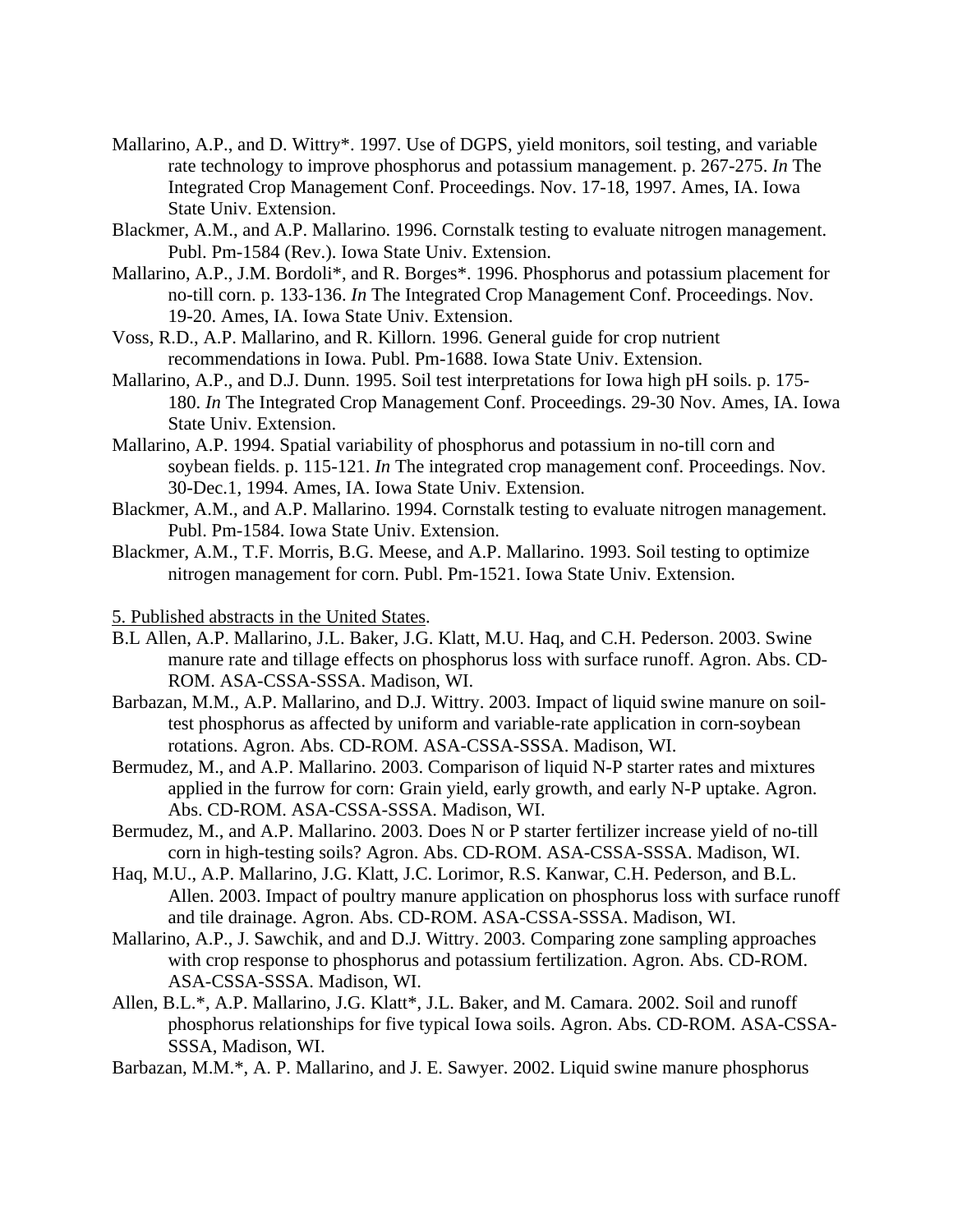utilization in corn-soybean rotations. Agron. Abs. CD-ROM. ASA-CSSA-SSSA, Madison, WI.

- Bermudez, M.\*, A.P. Mallarino, and D.J. Wittry\*. 2002. Grain yield and soil-test spatial variability under uniform or variable-rate phosphorus and potassium fertilization. Agron. Abs. CD-ROM. ASA-CSSA-SSSA, Madison, WI.
- Kaiser, D.E.\*, A. P. Mallarino, and M. Bermudez\*. 2002. Influence of broadcast and in-thefurrow starter phosphorus and potassium fertilization on corn grain yield, early growth, and nutrient uptake. Agron. Abs. CD-ROM. ASA-CSSA-SSSA, Madison, WI.
- Karlen, D.L., E.G. Hurley, S.S. Andrews, M.D. Duffy, A.P. Mallarino, and C.A. Cambardella. 2002. Does soil quality show an economic benefit for long-term crop rotations? Agron. Abs. CD-ROM. ASA-CSSA-SSSA, Madison, WI.
- Klatt, J.G.\*, A.P. Mallarino, J.L. Baker, J.C. Lorimor, R.S. Kanwar, and C.H. Pedersen. 2002. Phosphorus in soil and tile water as affected by fertilizer and manure applications to artificially drained Iowa fields. Agron. Abs. CD-ROM. ASA-CSSA-SSSA, Madison, WI.
- Mallarino, A.P. 2002. Using variable-rate technology and the phosphorus index for agronomic and environmental phosphorus management at a field level. Agron. Abs. CD-ROM. ASA-CSSA-SSSA, Madison, WI.
- Rakshit, S., J.E.Sawyer, J.P.Lundvall, D.W.Barker, and A.P.Mallarino. 2002. Liquid swine manure nitrogen utilization project. Agron. Abs. CD-ROM. ASA-CSSA-SSSA, Madison, WI.
- Sawchik, J.\*, A.P. Mallarino, M. Bermudez\*, and D.J. Wittry\*. 2002. Relating soil tests and within-field yield response to phosphorus and potassium using various sampling strategies. Agron. Abs. CD-ROM. ASA-CSSA-SSSA, Madison, WI.
- Wittry, D.J.\*, A.P. Mallarino, and P. Barbagelata\*. 2002. Ammonium acetate, Mehlich-3, and sodium tetraphenyl-boron soil potassium tests for corn and soybean. Agron. Abs. CD-ROM. ASA-CSSA-SSSA, Madison, WI.
- Allen, B.L.\*, and A.P. Mallarino. 2001. Impact of long-term P applications on soil-test P, total soil P, and soil P saturation. Agron. Abs. CD-ROM. ASA-CSSA-SSSA, Madison, WI.
- Barbazan, M.M.\*, A.P. Mallarino, and A. Atia\*. 2001. Evaluation of phosphorus availability in manured soils by soil testing and plant analysis. Agron. Abs. CD-ROM. ASA-CSSA-SSSA, Madison, WI.
- Bermudez, M.\*, A.P. Mallarino, and D. Wittry\*. 2001. Variable-rate phosphorus and potassium fertilization. 1. Impact on grain yield response. Agron. Abs. CD-ROM. ASA-CSSA-SSSA, Madison, WI.
- Hoeft, R.G., L.G. Bundy, A.P. Mallarino, and I. Daverede. 2001. Management practice effects on the potential for P loss from Midwestern soils. Agron. Abs. CD-ROM. ASA-CSSA-SSSA, Madison, WI.
- Klatt, J.G.\*, A.P. Mallarino, J.A. Downing, and J.A. Kopaska. 2001. Soil P, management practices, and P delivery to water bodies: Iowa Clear Lake watershed. Agron. Abs. CD-ROM. ASA-CSSA-SSSA, Madison, WI.
- Mallarino, A.P. 2001. Placement and soil testing options to address emerging potassium deficiencies in Iowa. Agron. Abs. CD-ROM. ASA-CSSA-SSSA, Madison, WI.
- Mallarino, A.P., and J.G. Klatt\*. 2001. Soil-test phosphorus and management practices in relation to phosphorus losses from fields. p. 32. *In* Papers Abs. Sixty-Third Midwest Fish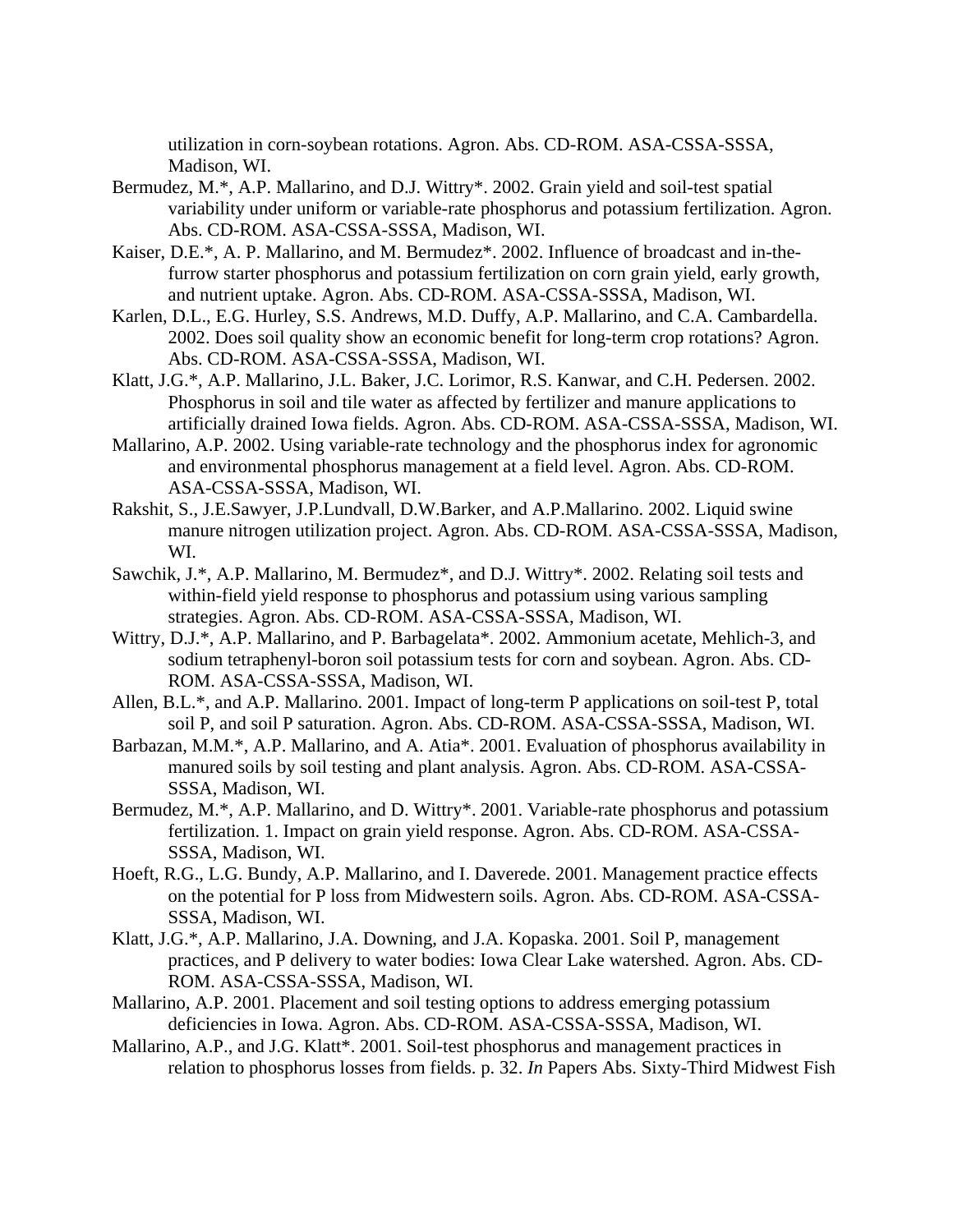and Wildlife Conference. December 9-12. Des Moines. Iowa Department of Natural Resources. Des Moines, IA.

- Mallarino, A.P., and B.M. Stewart. 2001. Phosphorus indexing in cropland: The Iowa P index. Agron. Abs. CD-ROM. ASA-CSSA-SSSA, Madison, WI.
- Mallarino, A.P., J.G. Klatt\*, B.L. Allen\*, J.L. Baker, and M. Camara. 2001. Relationship between soil P and P loss with runoff for Iowa benchmark soils. Agron. Abs. CD-ROM. ASA-CSSA-SSSA, Madison, WI.
- Stewart, B.M., and A.P. Mallarino. 2001. Iowa nutrient management standard. Agron. Abs. CD-ROM. ASA-CSSA-SSSA, Madison, WI.
- Wittry, D.J.\*, A.P. Mallarino, and M. Bermudez\*. 2001. Variable-rate phosphorus and potassium fertilization. 2. Impact on soil tests. Agron. Abs. CD-ROM. ASA-CSSA-SSSA, Madison, WI.
- Bermudez, M.\*, and A.P. Mallarino. 2000. Corn response to starter fertilizer and reduced tillage in fields with no-till management histories. p. 366. *In* Agronomy Abstracts, ASA, Madison, WI.
- Bianchini, A.A.\*, A.P. Mallarino, and D.J. Wittry\*. 2000. Variable-rate liming for the cornsoybean rotation. p. 367. *In* Agronomy Abstracts, ASA, Madison, WI.
- Borges, R.\*, and A.P. Mallarino. 2000. Interaction between starter and pre-plant P-K fertilization in no-till and ridge-till corn. p. 366. *In* Agronomy Abstracts, ASA, Madison, WI.
- Joern, B.C., A.P. Mallarino, L.G. Bundy, T. Bailey, B.M. Stewart, and J. Kaap. 2000. Phosphorus indexes: the Midwest experience. p. 329. *In* Agronomy Abstracts, ASA, Madison, WI.
- Klatt, J.G.\*, and A.P. Mallarino. 2000. Soil P testing in manured soils in relation to potential P losses. p. 367. *In* Agronomy Abstracts, ASA, Madison, WI.
- Mallarino, A.P., and J.A. Lamb. 2000. The evolution of precision soil sampling systems in the Upper Midwest. p. 363. *In* Agronomy Abstracts, ASA, Madison, WI.
- Mallarino, A.P., and G.W. Rehm. 2000. Successful use of correlation and calibration research produces improved P and K recommendations for conservation tillage systems. p. 355. *In* Agronomy Abstracts, ASA, Madison, WI.
- Mallarino, A.P., J.L. Baker, J.A. Downing, T.E. Fenton, G.A. Miller, J.E. Sawyer, B.M. Stewart, and J.L. Kovar. 2000. Development of a phosphorus index for Iowa. p. 328. *In* Agronomy Abstracts, ASA, Madison, WI.
- Stewart, B.M., and A.P. Mallarino. 2000. Iowa nutrient management standard revision process. p. 333. *In* Agronomy Abstracts, ASA, Madison, WI.
- Wittry, D.J.\*, and A.P., Mallarino. 2000. Comparison of within unit and between unit soil test variability for different soil sampling schemes. p. 366. *In* Agronomy Abstracts, ASA, Madison, WI.
- Wittry, D.J.\*, A.P. Mallarino, M. Bermudez\*, and A.A. Bianchini\*. 2000. Soil P and soybean responses to variable-rate manure application based on soil-test P. p. 366. *In* Agronomy Abstracts, ASA, Madison, WI.
- Bermudez, M.\*, and A.P. Mallarino. 1999. Relationship between yield and early growth responses to starter fertilizer in no-till corn. p. 257. *In* Agronomy Abstracts, ASA, Madison, WI.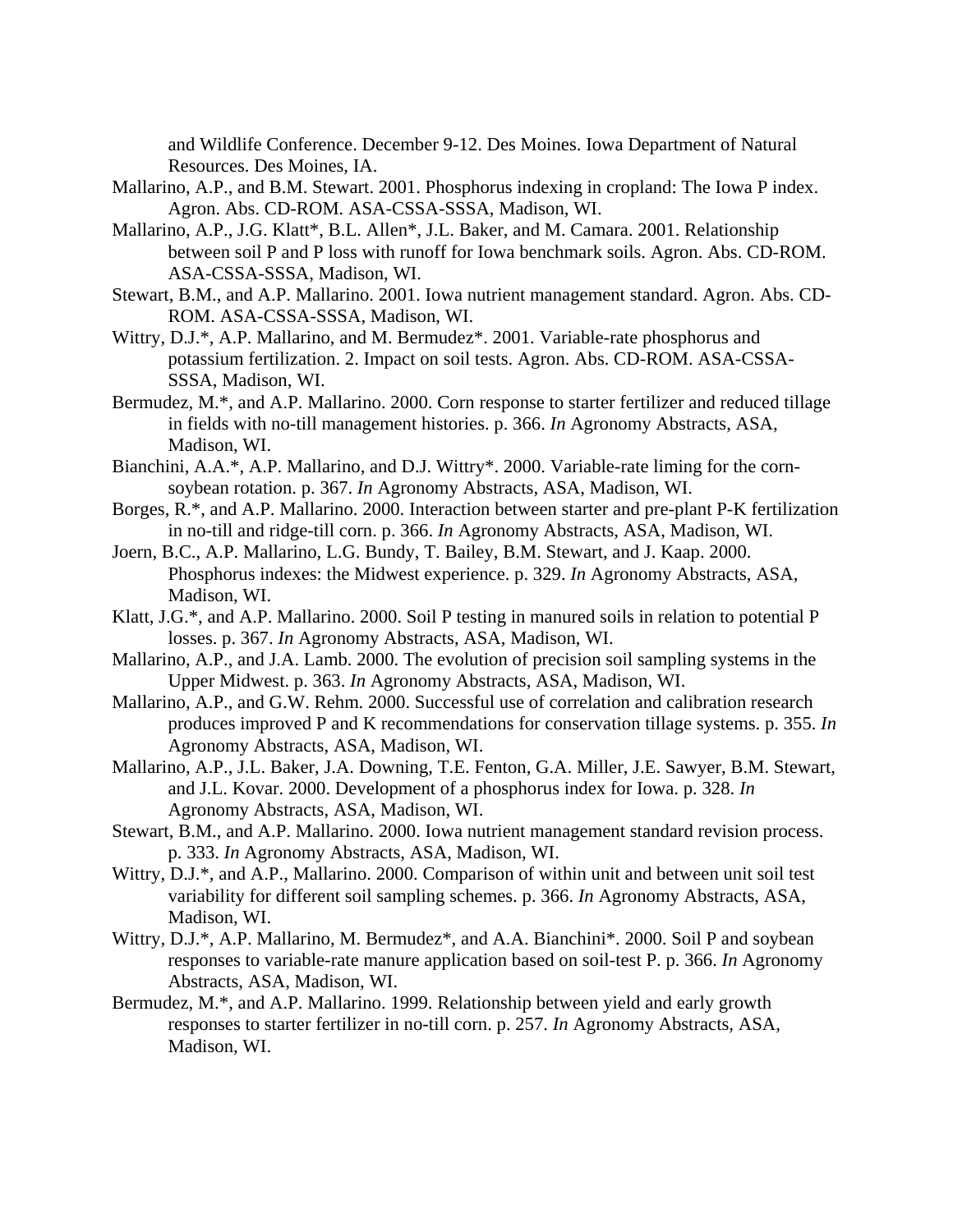- Borges, R.\*, and A.P. Mallarino. 1999. Estimating P and K availability by plant analysis in cornsoybean fields receiving band fertilization. p. 318-319. *In* Agronomy Abstracts, ASA, Madison, WI.
- Borges, R.\*, and A.P. Mallarino. 1999. Soil P and K stratification when deep-banding for the corn-soybean rotation. p. 319. *In* Agronomy Abstracts, ASA, Madison, WI.
- Haq, M.U.\*, and A.P. Mallarino, and C.R. Hurburgh jr. 1999. Soybean grain protein and oil responses to fertilization. p. 113. *In* Agronomy Abstracts, ASA, Madison, WI.
- Hurley, E.G., A.P. Mallarino, M.D. Duffy, R.M. Cruse, D.L. Karlen, and C.M. Cambardella. 1999. Soil quality, yield stability, and economic attributes of alternative crop rotations. p. 319. *In* Agronomy Abstracts, ASA, Madison, WI.
- Mallarino, A.P. 1999. Routine and bioavailable soil phosphorus testing for agronomic recommendations. p. 319. *In* Agronomy Abstracts, ASA, Madison, WI.
- Mallarino, A.P., and M. Ul-Haq\*. 1999. Soybean response to early foliar fertilization with N, P, K, S, and micronutrients. p. 257. *In* Agronomy Abstracts, ASA, Madison, WI.
- Mallarino, A.P., and A. Atia\*, and R. Borges\*. 1999. Field calibration for corn of resin membrane and Mehlich-3 soil P tests. p. 319. *In* Agronomy Abstracts, ASA, Madison, WI.
- Wittry, D.J.\*, and A.P. Mallarino. 1999. Impact of the soil sampling scheme on estimates of within field soil test variability. p. 320. *In* Agronomy Abstracts, ASA, Madison, WI.
- Wittry, D.J.\*, and A.P. Mallarino. 1999. Identifying factors responsible for yield variation in intensively sampled soybean fields. p. 320. *In* Agronomy Abstracts, ASA, Madison, WI.
- Atia, A.\*, and A.P. Mallarino. 1998. Evaluation of phosphorus availability in manured soils by soil and plant analysis. p. 352. *In* agronomy Abstracts, ASA, Madison, WI.
- Barker, D.\*, R. Borges\*, and A.P. Mallarino. 1998. Corn and soybean yields as affected by tillage and placement of phosphorus and potassium. p. 317. *In* Agronomy Abstracts, ASA, Madison, WI.
- Borges, R.<sup>\*</sup>, and A.P. Mallarino. 1998. Soil and plant indices of P and K fertility for corn managed with conservation tillage. p. 317. *In* Agronomy Abstracts, ASA, Madison, WI.
- Haq, M.U.\*, A.P. Mallarino, and D.J. Wittry\*. 1998. Within and between field variability in soybean response to foliar fertilization. p. 316. *In* Agronomy Abstracts, ASA, Madison, WI.
- Mallarino, A.P. 1998. Field calibration of the Mehlich-3 extractant for P for corn and soybean. p. 316. *In* Agronomy Abstracts, ASA, Madison, WI.
- Oyarzabal, E.S., A.P. Mallarino, and J.A. Lakowski. 1998. Evaluation of *Bt* and non-*Bt* corn hybrids for European Corn Borer infestation using precision agriculture technologies. p. 116. *In* Agronomy Abstracts, ASA, Madison, WI.
- Oyarzabal, E.S., A.P. Mallarino, and J.A. Lakowski. 1998. Using precision agriculture technologies to study weed control programs on Roundup Ready soybeans. p. 117. *In* Agronomy Abstracts, ASA, Madison, WI.
- Wittry, D.J.\*, A.P. Mallarino, P.N. Hinz, and D. Dousa. 1998. Study and management of phosphorus and potassium fertility with precision agriculture. p. 316. *In* Agronomy Abstracts, ASA, Madison, WI.
- Borges, R.\*, and A.P. Mallarino. 1997. Deep banding phosphorus and potassium fertilizer for ridge-till corn and soybean. p. 303. *In* Agronomy Abstracts, ASA, Madison, WI.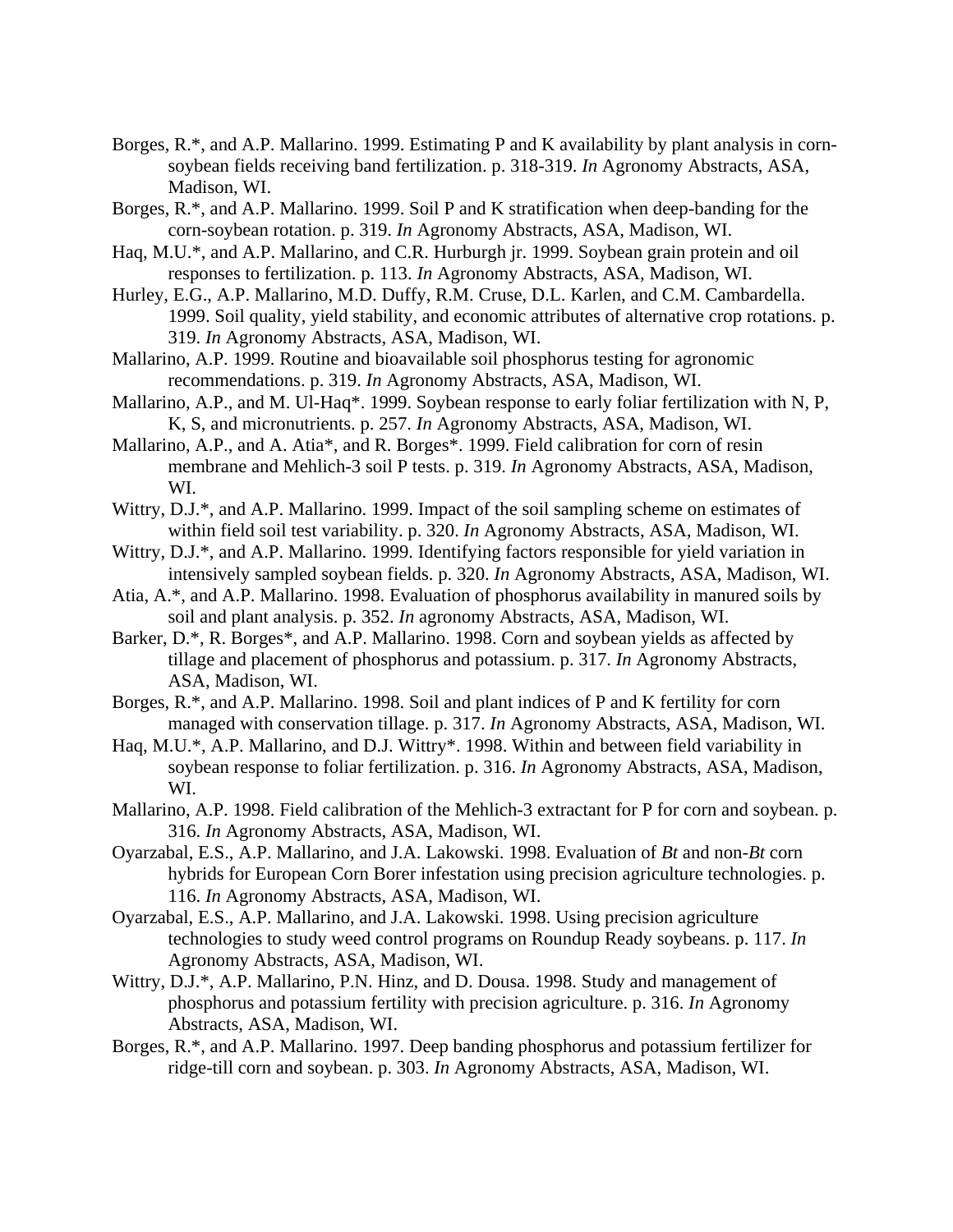- Haq, M.U.\*, and A.P. Mallarino. 1997. Foliar fertilization effects on yield, nutrient content, and photosynthesis of soybeans. p. 303. *In* Agronomy Abstracts, ASA, Madison, WI.
- Mallarino, A.P., R. Borges\*, and J.C. North\*. 1997. Phosphorus and potassium placement for corn grown with conservation tillage. p. 12. *In* Sustainable agriculture: Taking stock, moving forward. Leopold Center for Sustainable Agriculture. Poster Abstracts. Leopold Center Tenth Anniversary Conference. July 30-31, Ames, IA.
- Mallarino, A.P., P.N. Hinz, D.J. Wittry\*, D. Dousa, and E.S. Oyarzabal. 1997. Using precision farming technologies to improve field-scale comparisons of management practices. p. 303. *In* Agronomy Abstracts, ASA, Madison, WI.
- Haq, M.U.\*, and A.P. Mallarino. 1996. Foliar fertilization of soybean at early growth stages. p. 251. *In* Agronomy Abstracts, ASA, Madison, WI.
- Bordoli, J.M.\*, A.P. Mallarino, and R. Borges\*. 1996. Phosphorus and potassium placement for no-till corn. p. 251. *In* Agronomy Abstracts, ASA, Madison, WI.
- Borges, R.\*, A.P. Mallarino, and J.M. Bordoli\*. 1996. No-till soybean response to phosphorus and potassium placement. p. 251. *In* Agronomy Abstracts, ASA, Madison, WI.
- Hansen, D.J, A.M. Blackmer, and A.P. Mallarino. 1996. Determining optimal rates of N fertilization for manured cornfields. p. 319. *In* Agronomy Abstracts, ASA, Madison, WI.
- Mallarino, A.P., P.N. Hinz, and E.S. Oyarzabal. 1996. Application of precision farming technologies to on-farm research. p. 314. *In* Agronomy Abstracts, ASA, Madison, WI.
- Borges, R.\*, and A.P. Mallarino. 1995. Spatial variability of phosphorus and potassium uptake in no-tilled soils. p. 322. *In* Agronomy Abstracts, ASA, Madison, WI.
- Haq, M.U.\*, and A.P. Mallarino. 1995. Availability of soil potassium as affected by long-term fertilization. p. 319. *In* Agronomy Abstracts, ASA, Madison, WI.
- Mallarino, A.P., P.N. Hinz, and E.S. Oyarzabal. 1995. Interpreting relationships between soil and plant variables for site-specific management. p. 319. *In* Agronomy Abstracts, ASA, Madison, WI.
- Mallarino, A.P. 1994. Variability of phosphorus and potassium in no-tilled soils as affected by the scale of measurement. p. 392. *In* Agronomy Abstracts, ASA, Madison, WI.
- Peck, T.R., E.M. Craft, R.M. Cruse, and A.P. Mallarino. 1994. The integrity of long-term fertility plot guard areas. p. 320. *In* Agronomy Abstracts, ASA, Madison, WI.
- Mallarino, A.P., A.M. Blackmer, and M.A. Wuebker. 1993. Calibration of the late-spring nitrate soil test for manured cornfields. p. 278. *In* Agronomy Abstracts, ASA, Madison, WI.
- Mallarino, A.P, and A.M. Blackmer. 1992. Tissue tests for evaluating the phosphorus status of corn. p. 76-77. *In* Agronomy Abstracts, ASA, Madison, WI.
- Mallarino, A.P., S.L. Higashi, and A.M. Blackmer. 1992. Evaluating excess potassium in corn by tissue testing. p. 76. *In* E.F. Weber and E. Anne Larson (ed.). Building bridges: Cooperative research and education for Iowa Agriculture. Proc. 1992 Conf. Leopold Center for Sustainable Agric., Ames, IA.
- Morris, T.F., A.P. Mallarino, and A.M. Blackmer. 1992. On-farm research for implementing the late-spring soil test in Iowa. p. 78. *In* E.F. Weber and E. Anne Larson (ed.). Building bridges: Cooperative research and education for Iowa Agriculture. Proc. 1992 Conf. Leopold Center for Sustainable Agric., Ames, IA.